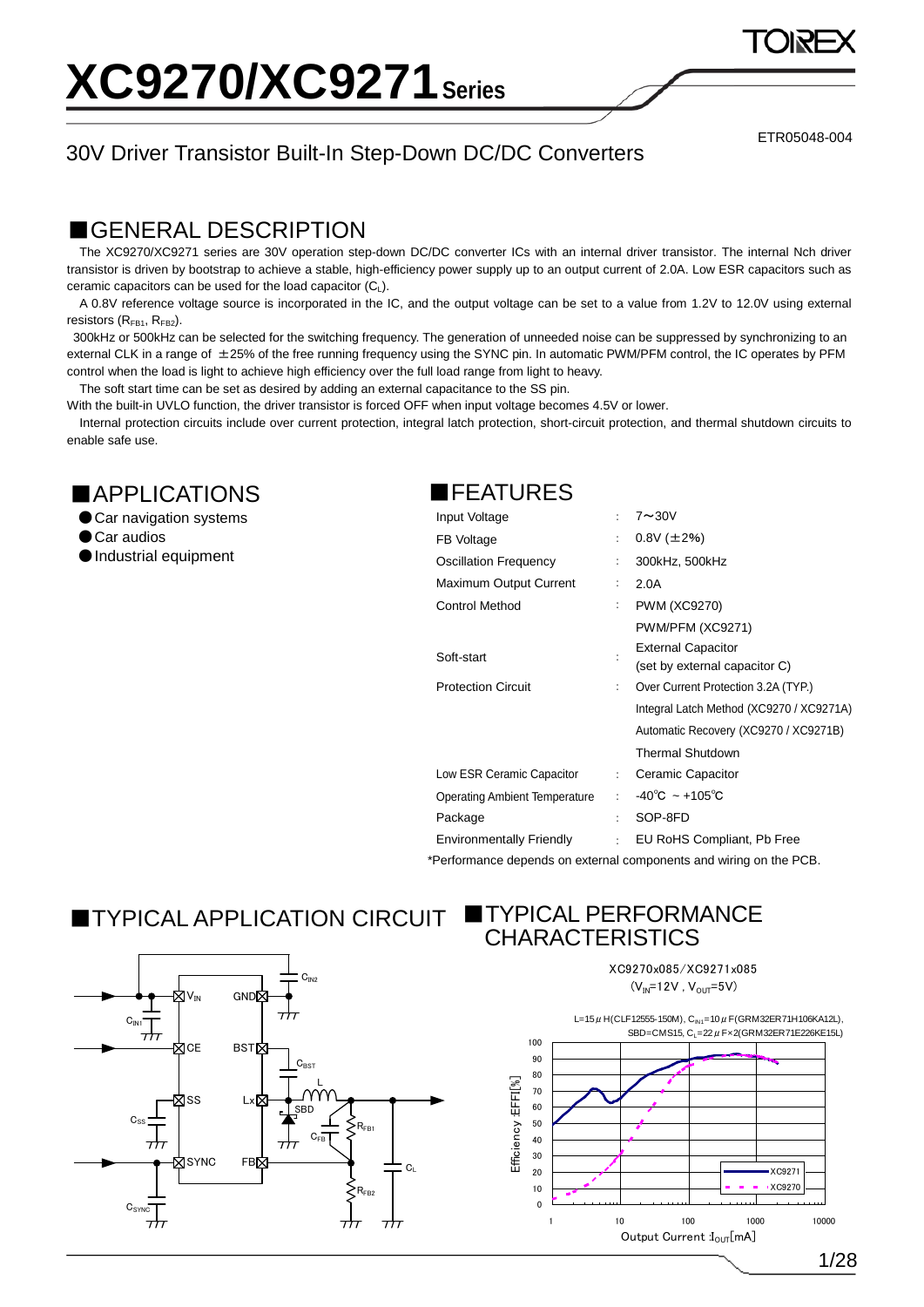## ■BLOCK DIAGRAM

1) XC9270 Series, Type A



\* Diodes inside the circuit are ESD protection diodes and parasitic diodes.





\* Diodes inside the circuit are ESD protection diodes and parasitic diodes.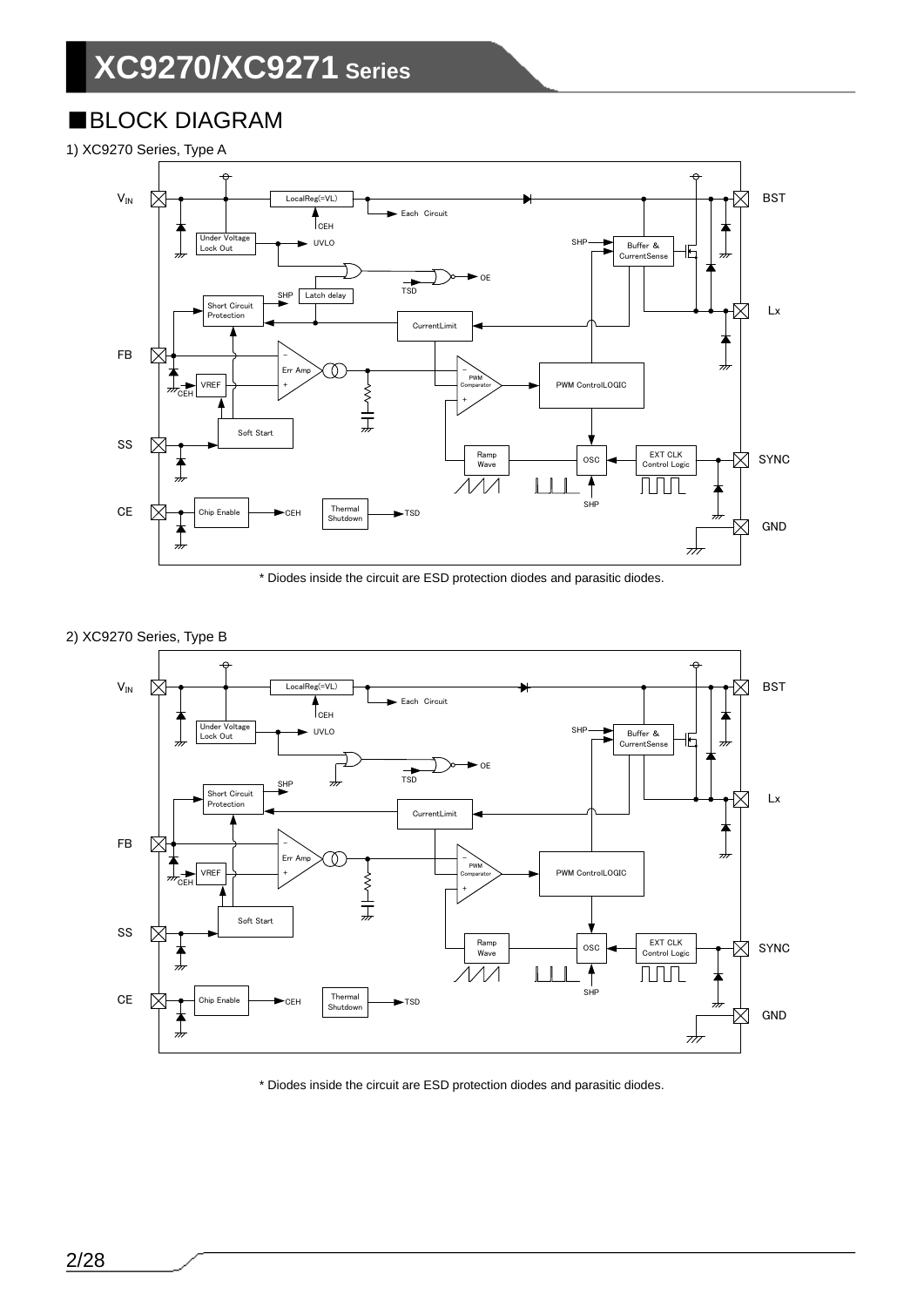## ■BLOCK DIAGRAM (Continued)



\* Diodes inside the circuit are ESD protection diodes and parasitic diodes.





\* Diodes inside the circuit are ESD protection diodes and parasitic diodes.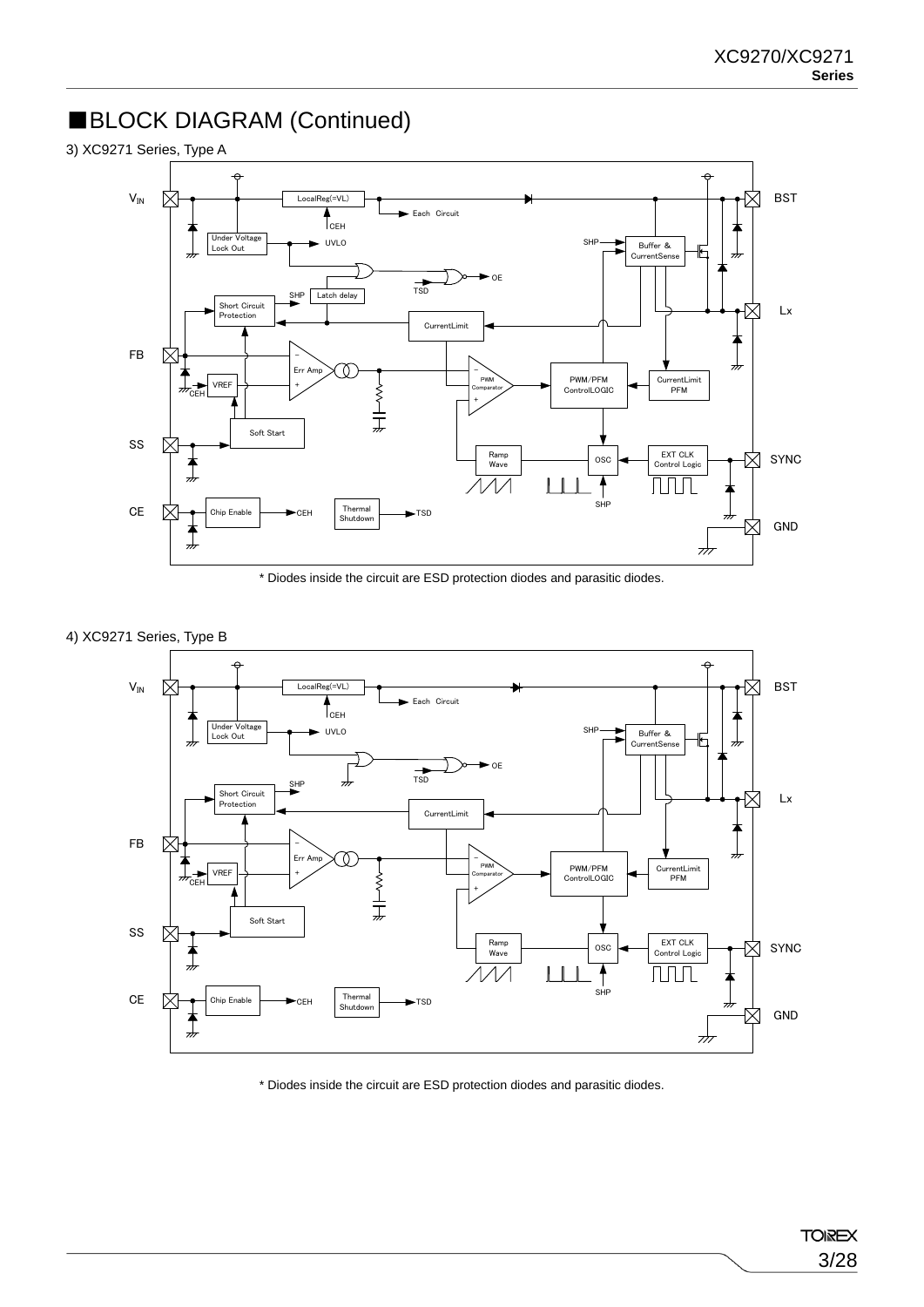## ■PRODUCT CLASSIFICATION

### ●Ordering Information

XC9270①②③④⑤⑥-⑦ PWM

| XC9271(1)2)3)4)5)6-(7) | <b>PWM/PFM Auto</b> |
|------------------------|---------------------|
|                        |                     |

| <b>DESIGNATORI</b> | <b>ITEM</b>                  | <b>SYMBOL</b> | <b>DESCRIPTION</b>                            |
|--------------------|------------------------------|---------------|-----------------------------------------------|
| $^\circledR$       | Functional selection         | A             | <b>Refer to Selection Guide</b>               |
|                    |                              | B             |                                               |
| (2)3               | Adjustable Output Voltage    | 08            | Output voltage can be adjusted in 1.2V to 12V |
| ④                  | <b>Oscillation Frequency</b> | 3             | 300kHz                                        |
|                    |                              | 5             | 500kHz                                        |
| $56 - 7$ (*1)      | Package (Order Unit)         | QR-G          | SOP-8FD (1,000pcs/Reel)                       |

(\*1) The "-G" suffix denotes Halogen and Antimony free as well as being fully EU RoHS compliant.

### ●Selection Guide

| <b>TYPE</b> | <b>CURRENT</b><br><b>LIMITTER</b> | <b>LATCH</b><br><b>PROTECTION</b> | <b>CHIP ENABLE</b> | <b>UVLO</b> |
|-------------|-----------------------------------|-----------------------------------|--------------------|-------------|
|             | YES.                              | $YES$ $(1)$                       | YES.               | YES         |
| в           | YES.                              | NO.                               | YES.               | YES         |

| <b>TYPE</b> | THERMAL<br><b>SHUTDOWN</b> | SOFT-START | SYNCHRONIZED with<br><b>EXTERNAL CLOCK</b> |  |  |
|-------------|----------------------------|------------|--------------------------------------------|--|--|
|             | YFS                        | <b>YFS</b> | YFS                                        |  |  |
| B           | YFS                        | YFS        | YFS                                        |  |  |

(\*1) The over-current protection latch is an integral latch type.



\* The dissipation pad for this IC should be solder-plated for mounting strength and heat dissipation. Please refer to the reference mount pattern and metal masking. The dissipation pad should be connected to the GND (No. 6) pin.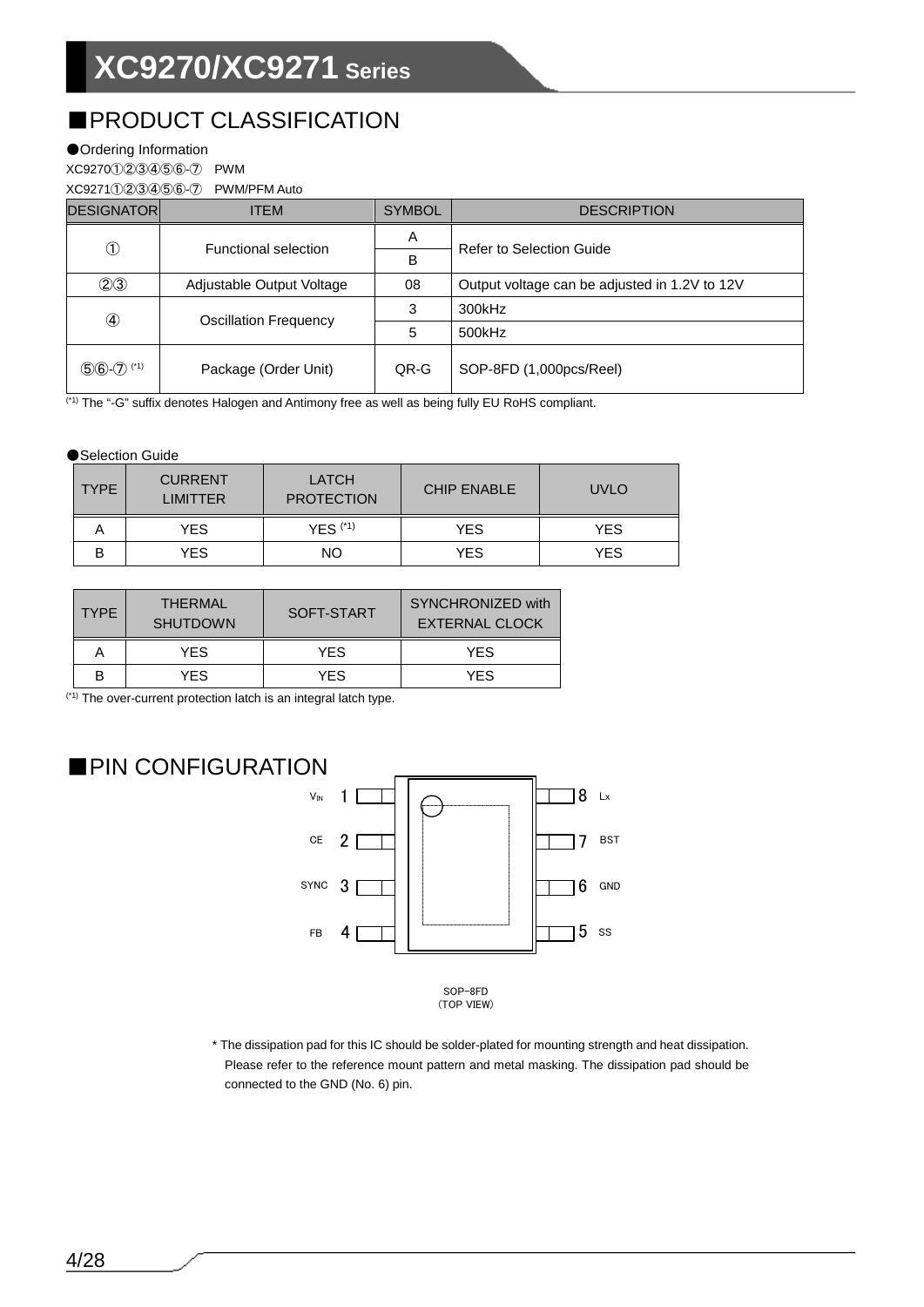## ■ PIN ASSIGNMENT

| <b>PIN NUMBER</b> | <b>PIN NAME</b> | <b>FUNCTIONS</b>            |
|-------------------|-----------------|-----------------------------|
| SOP-8FD           |                 |                             |
|                   | V <sub>IN</sub> | Power Input                 |
| 2                 | <b>CE</b>       | Chip Enable                 |
| 3                 | <b>SYNC</b>     | External CLK Sync Pin       |
| 4                 | FB              | <b>Output Voltage Sense</b> |
| 5                 | SS              | Soft-start Adjustment       |
| 6                 | <b>GND</b>      | Ground                      |
| 7                 | <b>BST</b>      | <b>Bootstrap</b>            |
| 8                 | Lx              | Switching Output            |

### ■**FUNCTION**

| <b>PIN NAME</b> | <b>SIGNAL</b> | <b>STATUS</b>                           |  |  |  |
|-----------------|---------------|-----------------------------------------|--|--|--|
|                 |               | Stand-by                                |  |  |  |
| CE.             | н             | Active                                  |  |  |  |
|                 | <b>OPEN</b>   | Undefined State (*1)                    |  |  |  |
|                 |               |                                         |  |  |  |
|                 | н             | Operates with internal clock frequency  |  |  |  |
| <b>SYNC</b>     | <b>CLK</b>    | Synchronizes with External Clock Signal |  |  |  |
|                 | <b>OPEN</b>   | Undefined State (*1)                    |  |  |  |

(\*1) Please do not leave the CE and SYNC pin open.

## ■ABSOLUTE MAXIMUM RATINGS

Ta=25℃

| <b>PARAMETER</b>                     | <b>SYMBOL</b>            | <b>RATINGS</b>                                            | <b>UNITS</b> |  |
|--------------------------------------|--------------------------|-----------------------------------------------------------|--------------|--|
| V <sub>IN</sub> Pin Voltage          | V <sub>IN</sub>          | $-0.3 - +36$                                              | V            |  |
| <b>BST Pin Voltage</b>               | <b>VBST</b>              | -0.3 or $V_{LX}$ -0.3 $(1) \sim V_{LX}$ +6.5 or +36 $(2)$ | $\vee$       |  |
| FB Pin Voltage                       | <b>V<sub>FB</sub></b>    | $-0.3 - +6.5$                                             | $\vee$       |  |
| SYNC Pin Voltage                     | <b>V</b> <sub>SYNC</sub> | $-0.3 - +6.5$                                             | $\vee$       |  |
| CE Pin Voltage                       | <b>V<sub>CE</sub></b>    | $-0.3 - +36$                                              | $\vee$       |  |
| SS Pin Voltage                       | <b>V</b> css             | $-0.3 - +6.5$                                             | $\vee$       |  |
| Lx Pin Voltage                       | $V_{Lx}$                 | $-0.3 \sim V_{\text{IN}} + 0.3$ or $+36$ <sup>(*3)</sup>  | V            |  |
| Lx Pin Current                       | $I_{Lx}$                 | 4.2                                                       | A            |  |
|                                      |                          | 300                                                       |              |  |
| <b>Power Dissipation</b>             | Pd                       | 1500 (40mm x 40mm Standard board) (*5)                    | mW           |  |
|                                      |                          | 2500(JESD51-7 board) <sup>(*5)</sup>                      |              |  |
| Surge Voltage                        | <b>V</b> SURGE           | 46 $(4)$                                                  | V            |  |
| <b>Operating Ambient Temperature</b> | Topr                     | $-40 - +105$                                              | $^{\circ}$ C |  |
| Storage Temperature                  | Tstg                     | $-55 - +125$                                              | $^{\circ}$ C |  |

\* All voltages are described based on the GND pin.

 $(1)$  The minimum value should be either -0.3 or VLx-0.3 in the highest.

 $(2)$  The maximum value should be either VLx+6.5 or +36 in the lowest.

 $(3)$  The maximum value should be either VIN+0.3 or +36 in the lowest.

(\*4) Applied Time≦400ms

(\*5) The power dissipation figure shown is PCB mounted and is for reference only.

The mounting condition is please refer to PACKAGING INFORMATION.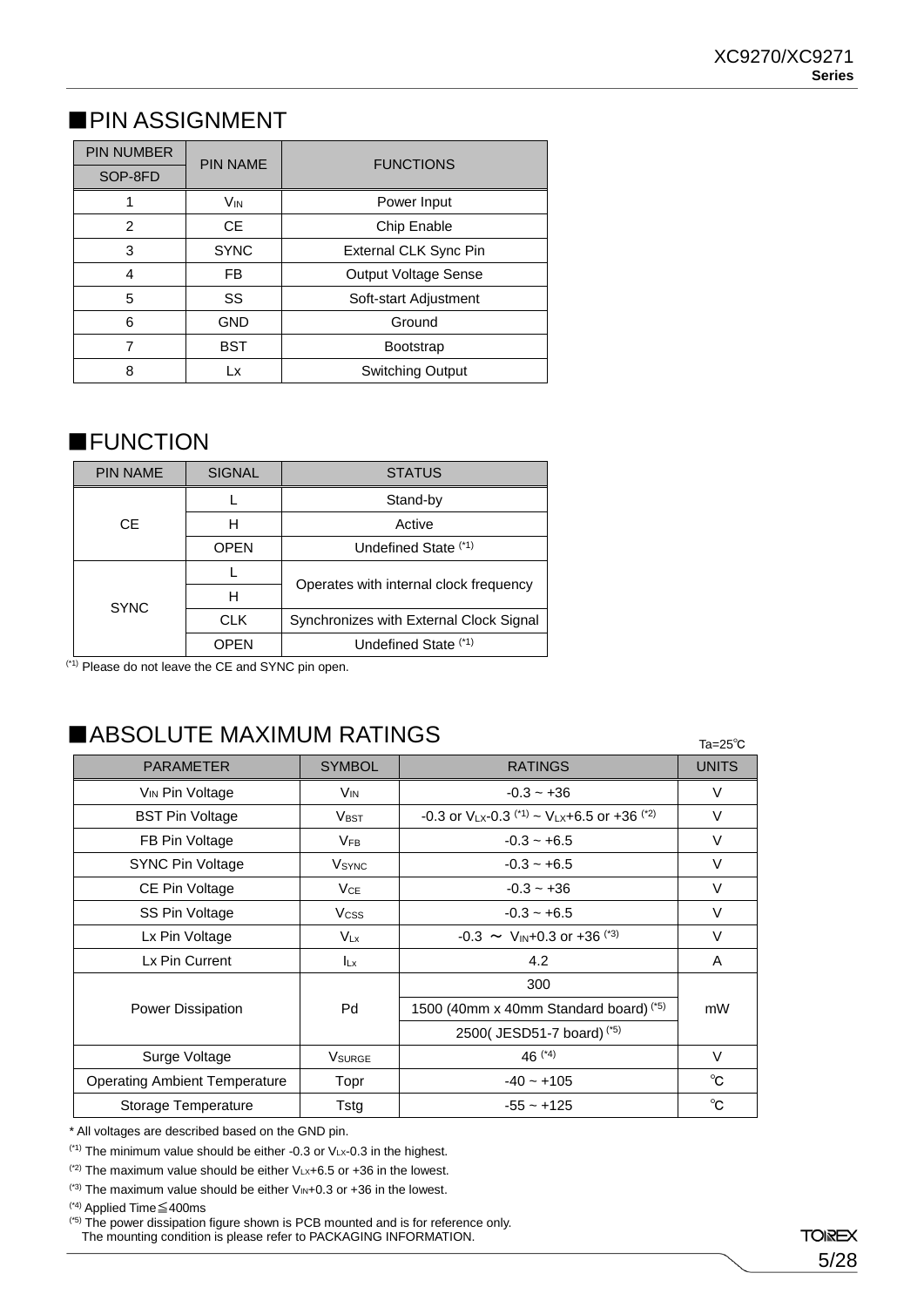## ■ELECTRICAL CHARACTERISTICS

### $\bullet$  XC9270 A/B086

| ●XC9270A/B083                                          |                                                          |                                                                                                                                                                                       |                     |                |                     |              | Ta=25 $^{\circ}$ C |
|--------------------------------------------------------|----------------------------------------------------------|---------------------------------------------------------------------------------------------------------------------------------------------------------------------------------------|---------------------|----------------|---------------------|--------------|--------------------|
| <b>PARAMETER</b>                                       | <b>SYMBOL</b>                                            | <b>CONDITIONS</b>                                                                                                                                                                     | MIN.                | TYP.           | MAX.                | <b>UNITS</b> | <b>CIRCUIT</b>     |
| FB Voltage                                             | V <sub>FB1</sub>                                         | $V_{FB} = 0.816V \rightarrow 0.784V$ , $V_{SS} = 6V$ ,<br>V <sub>FB</sub> Voltage when Lx pin oscillates                                                                              | 0.784               | 0.8            | 0.816               | V            | $\circled{3}$      |
| FB Voltage<br><b>Temperature Characteristics</b>       | $\Delta V_{FB}$ /<br>$(\Delta \text{Topr} \cdot V_{FB})$ | -40°C≦Topr≦105°C                                                                                                                                                                      |                     | ±50            | $\blacksquare$      | ppm/°C       | $\circled{3}$      |
| Output Voltage<br><b>Setting Range</b>                 | VOUTSET                                                  |                                                                                                                                                                                       | $1.2$ (*1)          | $\overline{a}$ | 12                  | V            |                    |
| <b>Operating Voltage Range</b>                         | $\mathsf{V}_{\mathsf{IN}}$                               |                                                                                                                                                                                       | 7                   |                | 30                  | $\vee$       |                    |
| UVLO detect voltage                                    | V <sub>UVLO1</sub>                                       | $V_{IN} = 4.9V \rightarrow 4.3V$ , $V_{FB} = 0.65V$ , $V_{SS} = 6V$<br>V <sub>IN</sub> Voltage when Lx pin voltage changes from "H"<br>level to "L" level                             | 4.3                 | 4.6            | 4.9                 | V            | $\circled{3}$      |
| UVLO release voltage                                   | V <sub>UVLO2</sub>                                       | $V_{IN} = 4.7V \rightarrow 5.3V$ , $V_{FB} = 0.65V$ , $V_{SS} = 6V$<br>V <sub>IN</sub> Voltage when Lx pin voltage changes from "L"<br>level to "H" level                             | 4.7                 | 5.0            | 5.3                 | V            | $\circled{3}$      |
| Quiescent Current                                      | $I_{\alpha}$                                             | $V_{IN} = V_{CE} = 30V$ , $V_{FB} = 0.95V$                                                                                                                                            | $\blacksquare$      | 200            | 310                 | μA           | $\circled{4}$      |
| Stand-by Current                                       | $I_{\text{STB}}$                                         | $V_{IN}$ =30V, V <sub>CE</sub> =0V, V <sub>SS</sub> =0V, V <sub>SYNC</sub> =0V                                                                                                        | $\blacksquare$      | 0.01           | 0.1                 | μA           | 4                  |
| <b>Oscillation Frequency</b>                           | $f_{\rm osc}$                                            | Connected to external components, I <sub>OUT</sub> =300mA                                                                                                                             | 276                 | 300            | 324                 | kHz          | $\circled{1}$      |
| <b>External Clock Signal</b><br>Synchronized Frequency | <b>SYNCOSC</b>                                           | Connected to external components, $I_{\text{OUT}}$ =0mA                                                                                                                               | $f_{\rm OSC}$ x0.75 | $t_{\rm osc}$  | $f_{\rm OSC}$ x1.25 | kHz          | $\circled{2}$      |
| <b>External Clock Signal</b><br>Duty Cycle             | $D_{\text{SYNC}}$                                        | Connected to external components, $I_{\text{OUT}}$ =0mA                                                                                                                               | 25                  |                | 75                  | %            | $\circled{2}$      |
| Maximum Duty Cycle                                     | $D_{MAX}$                                                | $V_{FB} = 0.65V$                                                                                                                                                                      | 83                  | 85             | 88                  | $\%$         | $\circled{3}$      |
| Minimum Duty Cycle                                     | $D_{MIN}$                                                | $V_{FB} = 0.95V$                                                                                                                                                                      | $\blacksquare$      |                | 0                   | $\%$         | $\circled{3}$      |
| Lx SW On Resistance                                    | $R_{Lx}$                                                 | $V_{FB}$ =0.65V, $V_{SS}$ =6V                                                                                                                                                         | $\blacksquare$      | 0.3            | $\blacksquare$      | Ω            | $\circled{3}$      |
| Current Limit <sup>(*2)</sup>                          | $I_{LIM}$                                                | $V_{FB} = 0.65V, V_{SS} = 6V$                                                                                                                                                         | 2.4                 | 3.2            | $\blacksquare$      | Α            | $\circled{3}$      |
| Latch Time                                             | t <sub>lat</sub>                                         | XC9270A series only<br>Connected to external components, VFB=0.65V, Vss=6V                                                                                                            | 0.8                 | 1.3            | 1.8                 | ms           | $\circledS$        |
| <b>Short Detect Voltage</b>                            | V <sub>SHORT</sub>                                       | XC9270B series only, Connected to external components,<br>$V_{FB}$ =0.45V $\rightarrow$ 0.35V, V <sub>SS</sub> =6V<br>V <sub>FB</sub> Voltage when Oscillation Frequency is decreased | 0.35                | 0.40           | 0.45                | $\vee$       | $\circledS$        |
| Internal Soft-start Time                               | $t_{\scriptstyle\rm SS1}$                                | $V_{CE}$ =0 $\rightarrow$ 12V, V <sub>SS</sub> =6V, V <sub>FB</sub> =V <sub>FB1</sub> ×0.9V<br>Time until Lx pin oscillates                                                           | 0.8                 | 1.3            | 2.0                 | ms           | $\circled{3}$      |
| <b>External Soft-start Time</b>                        | $t_{SS2}$                                                | $V_{CE} = 0 \rightarrow 12V$ , $V_{SS} = 6V$ , $V_{FB} = V_{FB1} \times 0.9V$ , $C_{SS} = 0.01 \mu F$<br>Time until Lx pin oscillates                                                 | 9                   | 15             | 24                  | ms           | $\circled{3}$      |
| Efficiency <sup>(*3)</sup>                             | EFFI                                                     | Connected to external components, $I_{\text{OUT}}=1\text{A}$                                                                                                                          |                     | 91             |                     | %            | $\circled{1}$      |
| SYNC 'H' Voltage                                       | Vsүnсн                                                   | Connected to external components, louT=0mA                                                                                                                                            | 1.5                 |                | 6                   | V            | $\circled{2}$      |
| SYNC 'L' Voltage                                       | V <sub>SYNCL</sub>                                       | Connected to external components, $I_{OUT}$ =0mA                                                                                                                                      |                     |                | 0.4                 | V            | $^{\circledR}$     |
| SYNC 'H' Current                                       | <b>I</b> synch                                           | $V_{IN} = V_{CE} = 30V$ , $V_{SYNC} = 6V$ , $V_{FB} = 0.95V$                                                                                                                          | $-0.1$              | 0              | 0.1                 | μA           | ④                  |
| SYNC 'L' Current                                       | <b>I</b> SYNCL                                           | $V_{IN} = V_{CE} = 30V$ , $V_{SYNC} = 0V$ , $V_{FB} = 0.95V$                                                                                                                          | $-0.1$              | 0              | 0.1                 | $\mu$ A      | ④                  |
| FB 'H' Current                                         | $I_{FBH}$                                                | $V_{IN} = V_{CE} = 30V$ , $V_{FB} = 6V$ , $V_{SS} = 6V$                                                                                                                               | $-0.1$              | 0              | 0.1                 | $\mu$ A      | $\circled{4}$      |
| FB 'L' Current                                         | <b>IFBL</b>                                              | $V_{IN} = V_{CE} = 30V$ , $V_{FB} = 0V$ , $V_{SS} = 6V$                                                                                                                               | $-0.1$              | 0              | 0.1                 | $\mu$ A      | 4                  |
| CE 'H' Voltage                                         | V <sub>CEH</sub>                                         | $V_{CE} = 1.0V \rightarrow 2.8V$ , $V_{FB} = 0.65V$ , $V_{SS} = 6V$<br>V <sub>CE</sub> Voltage when Lx pin voltage changes from "L" level to "H"                                      | 2.8                 |                | 30                  | V            | $\circled{3}$      |
| CE 'L' Voltage                                         | $V_{\text{CEL}}$                                         | $V_{CE} = 2.8V \rightarrow 1.0V$ , $V_{FB} = 0.65V$ , $V_{SS} = 6V$<br>V <sub>CE</sub> Voltage when Lx pin voltage changes from "H" level to "L"                                      |                     | $\blacksquare$ | 1                   | V            | $\circled{3}$      |
| CE 'H' Current                                         | I <sub>CEH</sub>                                         | $V_{IN} = V_{CE} = 30V$ , $V_{FB} = 0.95V$                                                                                                                                            | $-0.1$              | 0              | 0.1                 | μA           | 4                  |
| CE 'L' Current                                         | $I_{\text{CEL}}$                                         | $V_{IN} = 30V$ , $V_{CE} = 0V$ , $V_{FB} = 0.95V$                                                                                                                                     | $-0.1$              | $\mathbf 0$    | 0.1                 | μA           | ④                  |
| Thermal Shutdown Temperature                           | T <sub>TSD</sub>                                         | Junction Temperature                                                                                                                                                                  |                     | 150            |                     | $^{\circ}$ C |                    |
| <b>Hysteresis Width</b>                                | $T_{HYS}$                                                | Junction Temperature                                                                                                                                                                  |                     | 25             |                     | $^{\circ}$ C |                    |

### NOTE:

Unless otherwise stated,  $V_{\text{IN}}=V_{\text{CE}}=12V$ ,  $V_{\text{SYNC}}=2V$ ,  $V_{\text{SS}}=2V$ 

External Components: Unless otherwise stated, L=22  $\mu$ H, C<sub>IN</sub>=10  $\mu$ F, C<sub>L</sub>=47  $\mu$ F, C<sub>BST</sub>=1  $\mu$ F, R<sub>FB1</sub>=2k $\Omega$ , R<sub>FB2</sub>=390 $\Omega$ , C<sub>FB</sub>=10nF

(\*1) Limited by a minimum ON time of  $0.22 \mu s$  (TYP.).

(\*2) Current limit denotes the level of detection at peak of coil current.

(\*3) EFFI=[(output voltage × output current)÷(inputvoltage × input current)]×100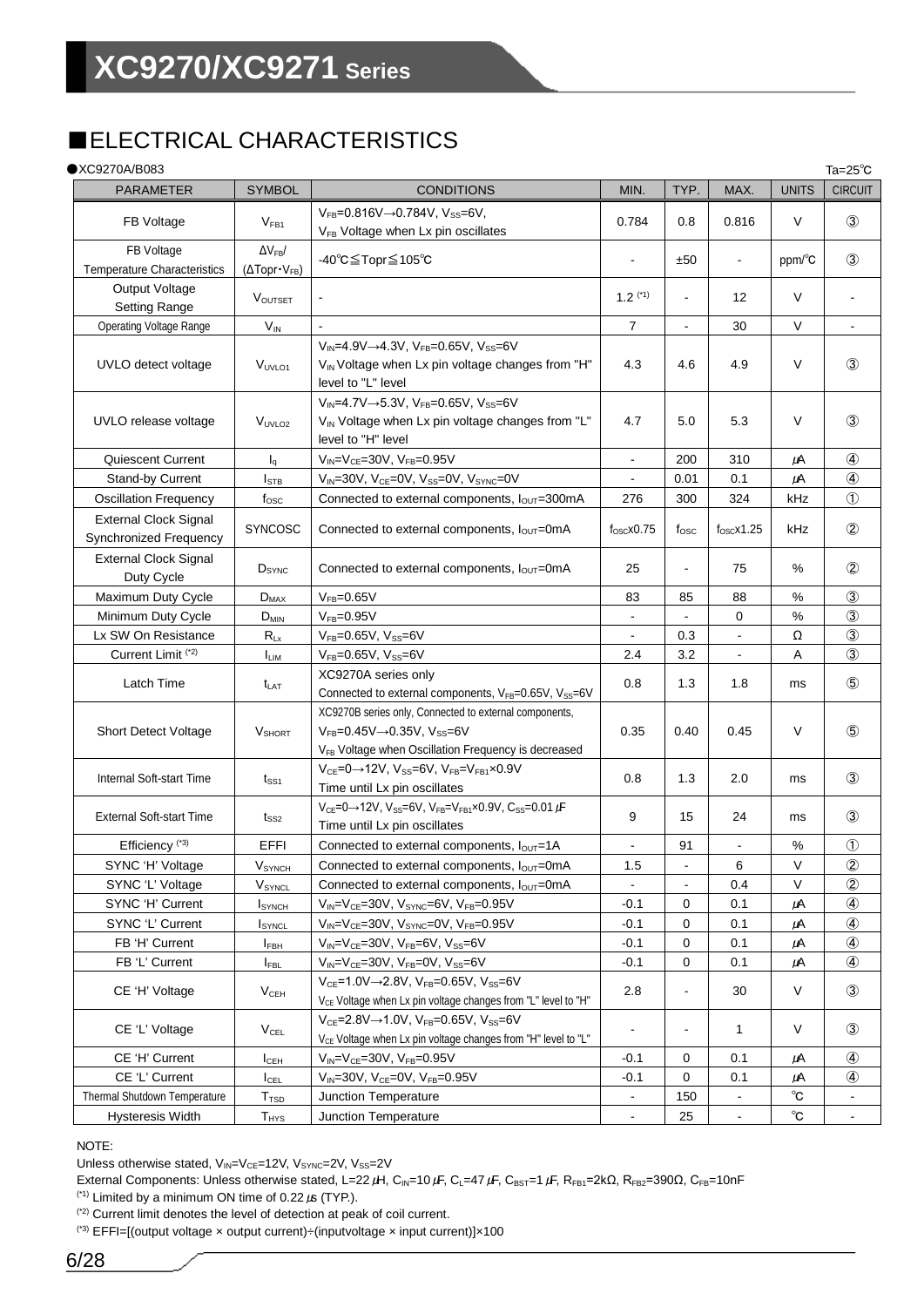## ■ ELECTRICAL CHARACTERISTICS (Continued)

### ●XC9271A/B083

| $\bullet$ XC9271A/B083                                 |                                                        |                                                                                                                                                                          |                              |                              |                             |                      | Ta= $25^{\circ}$ C       |
|--------------------------------------------------------|--------------------------------------------------------|--------------------------------------------------------------------------------------------------------------------------------------------------------------------------|------------------------------|------------------------------|-----------------------------|----------------------|--------------------------|
| <b>PARAMETER</b>                                       | <b>SYMBOL</b>                                          | <b>CONDITIONS</b>                                                                                                                                                        | MIN.                         | TYP.                         | MAX.                        | <b>UNITS</b>         | <b>CIRCUIT</b>           |
| FB Voltage                                             | $V_{FB1}$                                              | $V_{FB} = 0.816V \rightarrow 0.784V$ , $V_{SS} = 6V$<br>V <sub>FB</sub> Voltage when Lx pin oscillates                                                                   | 0.784                        | 0.8                          | 0.816                       | V                    | $\circled{3}$            |
| FB Voltage<br><b>Temperature Characteristics</b>       | $\Delta V_{FB}$<br>$(\Delta \text{Topr} \cdot V_{FB})$ | -40°C≦Topr≦105°C                                                                                                                                                         | $\blacksquare$               | ±50                          |                             | ppm/°C               | $\circled{3}$            |
| Output Voltage<br><b>Setting Range</b>                 | <b>VOUTSET</b>                                         |                                                                                                                                                                          | $1.2$ (*1)                   |                              | $V_{IN}$ -3 or<br>$12$ (*2) | V                    |                          |
| <b>Operating Voltage Range</b>                         | $V_{IN}$                                               |                                                                                                                                                                          | 7                            | $\blacksquare$               | 30                          | V                    | $\overline{\phantom{a}}$ |
|                                                        |                                                        | $V_{IN} = 4.9V \rightarrow 4.3V$ , $V_{FB} = 0.65V$ , $V_{SS} = 6V$                                                                                                      |                              |                              |                             |                      |                          |
| UVLO detect voltage                                    | V <sub>UVLO1</sub>                                     | V <sub>IN</sub> Voltage when Lx pin voltage changes from "H"<br>level to "L" level                                                                                       | 4.3                          | 4.6                          | 4.9                         | V                    | $\circled{3}$            |
| UVLO release voltage                                   | V <sub>UVLO2</sub>                                     | $V_{IN} = 4.7V \rightarrow 5.3V$ , $V_{FB} = 0.65V$ , $V_{SS} = 6V$<br>V <sub>IN</sub> Voltage when Lx pin voltage changes from "L"<br>level to "H" level                | 4.7                          | 5.0                          | 5.3                         | V                    | $\circled{3}$            |
| <b>Quiescent Current</b>                               | $I_q$                                                  | $V_{IN} = V_{CE} = 30V$ , $V_{FB} = 0.95V$                                                                                                                               | $\blacksquare$               | 200                          | 310                         | μA                   | $\circled{4}$            |
| <b>Stand-by Current</b>                                | $I_{\text{STB}}$                                       | $V_{IN}$ =30V, V <sub>CE</sub> =0V, V <sub>SS</sub> =0V, V <sub>SYNC</sub> =0V                                                                                           | ä,                           | 0.01                         | 0.1                         | $\mu$ A              | 4                        |
| <b>Oscillation Frequency</b>                           | $f_{\rm{OSC}}$                                         | Connected to external components, louT=300mA                                                                                                                             | 276                          | 300                          | 324                         | kHz                  | $\circled{1}$            |
| <b>External Clock Signal</b><br>Synchronized Frequency | SYNCOSC                                                | Connected to external components, $I_{OUT}$ =0mA                                                                                                                         | $f_{OSC}$ x0.75              | $t_{\rm osc}$                | $f_{\rm OSC}$ x1.25         | kHz                  | $^{\circledR}$           |
| <b>External Clock Signal</b><br>Duty Cycle             | $D_{\text{SYNC}}$                                      | Connected to external components, $I_{OUT}$ =0mA                                                                                                                         | 25                           | $\blacksquare$               | 75                          | %                    | $^{\circledR}$           |
| Maximum Duty Cycle                                     | $D_{MAX}$                                              | $V_{FB} = 0.65V$                                                                                                                                                         | 83                           | 85                           | 88                          | $\%$                 | $\circled{3}$            |
| Minimum Duty Cycle                                     | $D_{MIN}$                                              | $V_{FB} = 0.95V$                                                                                                                                                         |                              |                              | 0                           | %                    | $\circled{3}$            |
| Lx SW On Resistance                                    | $R_{Lx}$                                               | $V_{FB} = 0.65V, V_{SS} = 6V$                                                                                                                                            |                              | 0.3                          |                             | Ω                    | $\circled{3}$            |
| <b>PFM Switch Current</b>                              | IPFM                                                   | Connected to external components, louT=0mA                                                                                                                               | 80                           | 160                          | 240                         | mA                   | $\circled{1}$            |
| Current Limit <sup>(*3)</sup>                          | <b>ILIM</b>                                            | $V_{FB} = 0.65V, V_{SS} = 6V$                                                                                                                                            | 2.4                          | 3.2                          |                             | Α                    | $\circled{3}$            |
| Latch Time                                             | $t_{LAT}$                                              | XC9271A series only, Connected to external components,<br>$V_{FB} = 0.65V, V_{SS} = 6V$                                                                                  | 0.8                          | 1.3                          | 1.8                         | ms                   | $\circledS$              |
| <b>Short Detect Voltage</b>                            | <b>V</b> SHORT                                         | XC9271B series only, Connected to external components,<br>$V_{FB}$ =0.45V $\rightarrow$ 0.35V, Vss=6V<br>V <sub>FB</sub> Voltage when Oscillation Frequency is decreased | 0.35                         | 0.40                         | 0.45                        | V                    | $\circledS$              |
| Internal Soft-start Time                               | $t_{\scriptstyle\rm SS1}$                              | $V_{CE}$ =0 $\rightarrow$ 12V, V <sub>SS</sub> =6V, V <sub>FB</sub> =V <sub>FB1</sub> ×0.9V<br>Time until Lx pin oscillates                                              | 0.8                          | 1.3                          | 2.0                         | ms                   | 3                        |
| <b>External Soft-start Time</b>                        | t <sub>SS2</sub>                                       | $V_{CE} = 0 \rightarrow 12V$ , $V_{SS} = 6V$ , $V_{FB} = V_{FB1} \times 0.9V$ , $C_{SS} = 0.01 \mu F$<br>Time until Lx pin oscillates                                    | 9                            | 15                           | 24                          | ms                   | $\circled{3}$            |
| Efficiency $(4)$                                       | <b>EFFI</b>                                            | Connected to external components, $I_{\text{OUT}}=1\text{A}$                                                                                                             | $\Box$                       | 91                           |                             | $\%$                 | $\circled{1}$            |
| SYNC 'H' Voltage                                       | V <sub>SYNCH</sub>                                     | Connected to external components, louT=0mA                                                                                                                               | 1.5                          |                              | 6                           | $\vee$               | $^{\circledR}$           |
| SYNC 'L' Voltage                                       | V <sub>SYNCL</sub>                                     | Connected to external components, louT=0mA                                                                                                                               |                              |                              | 0.4                         | V                    | $^{\circledR}$           |
| SYNC 'H' Current                                       | <b>I</b> SYNCH                                         | $V_{IN} = V_{CE} = 30V$ , $V_{SYNC} = 6V$ , $V_{FB} = 0.95V$                                                                                                             | $-0.1$                       | 0                            | 0.1                         | μA                   | ④                        |
| SYNC 'L' Current                                       | <b>I</b> SYNCL                                         | $V_{IN} = V_{CE} = 30V$ , $V_{SYNC} = 0V$ , $V_{FB} = 0.95V$                                                                                                             | -0.1                         | 0                            | 0.1                         | μA                   | ④                        |
| FB 'H' Current                                         | <b>I</b> FBH                                           | $V_{IN} = V_{CE} = 30V$ , $V_{FB} = 6V$ , $V_{SS} = 6V$                                                                                                                  | $-0.1$                       | 0                            | 0.1                         | μA                   | $\circled{4}$            |
| FB 'L' Current                                         | <b>I</b> FBL                                           | $V_{IN} = V_{CE} = 30V$ , $V_{FB} = 0V$ , $V_{SS} = 6V$                                                                                                                  | $-0.1$                       | 0                            | 0.1                         | μA                   | ④                        |
| CE 'H' Voltage                                         | $V_{CEH}$                                              | $V_{CE} = 1.0 V \rightarrow 2.8 V$ , $V_{FB} = 0.65 V$ , $V_{SS} = 6 V$<br>V <sub>CE</sub> Voltage when Lx pin voltage changes from "L" level to "H"                     | 2.8                          | $\overline{a}$               | 30                          | V                    | $\circled{3}$            |
| CE 'L' Voltage                                         | $V_{\text{CEL}}$                                       | $V_{CE} = 2.8V \rightarrow 1.0V$ , $V_{FB} = 0.65V$ , $V_{SS} = 6V$<br>V <sub>CE</sub> Voltage when Lx pin voltage changes from "H" level to "L"                         | $\qquad \qquad \blacksquare$ | $\qquad \qquad \blacksquare$ | 1                           | V                    | $\circled{3}$            |
| CE 'H' Current                                         | $I_{CEH}$                                              | $V_{IN} = V_{CE} = 30V$ , $V_{FB} = 0.95V$                                                                                                                               | $-0.1$                       | 0                            | 0.1                         | μA                   | $\circled{4}$            |
| CE 'L' Current                                         | $I_{\text{CEL}}$                                       | $V_{IN} = 30V$ , $V_{CE} = 0V$ , $V_{FB} = 0.95V$                                                                                                                        | $-0.1$                       | 0                            | 0.1                         | $\mu$ A              | ④                        |
| Thermal Shutdown Temperature                           | T <sub>TSD</sub>                                       | Junction Temperature                                                                                                                                                     |                              | 150                          |                             | °C                   | $\overline{\phantom{0}}$ |
| Hysteresis Width                                       | $T_{HYS}$                                              | Junction Temperature                                                                                                                                                     |                              | 25                           |                             | $^\circ \! \text{C}$ | $\overline{\phantom{a}}$ |

#### NOTE:

Unless otherwise stated,  $V_{IN}=V_{CE}=12V$ ,  $V_{SYNC}=2V$ ,  $V_{SS}=2V$ 

External Components: Unless otherwise stated, L=22 μH, C<sub>IN</sub>=10 μF, C<sub>L</sub>=47 μF, C<sub>BST</sub>=1 μF, R<sub>FB1</sub>=2kΩ, R<sub>FB2</sub>=390Ω, C<sub>FB</sub>=10nF

(\*1) Limited by a minimum ON time of 0.22  $\mu$  (TYP.).

 $(2)$  V<sub>IN</sub>-3 or 12, whichever is lower.

<sup>(\*4)</sup> EFFI=[(output voltage  $\times$  output current)÷(inputvoltage  $\times$  input current)] $\times$ 100

<sup>(\*3)</sup> Current limit denotes the level of detection at peak of coil current.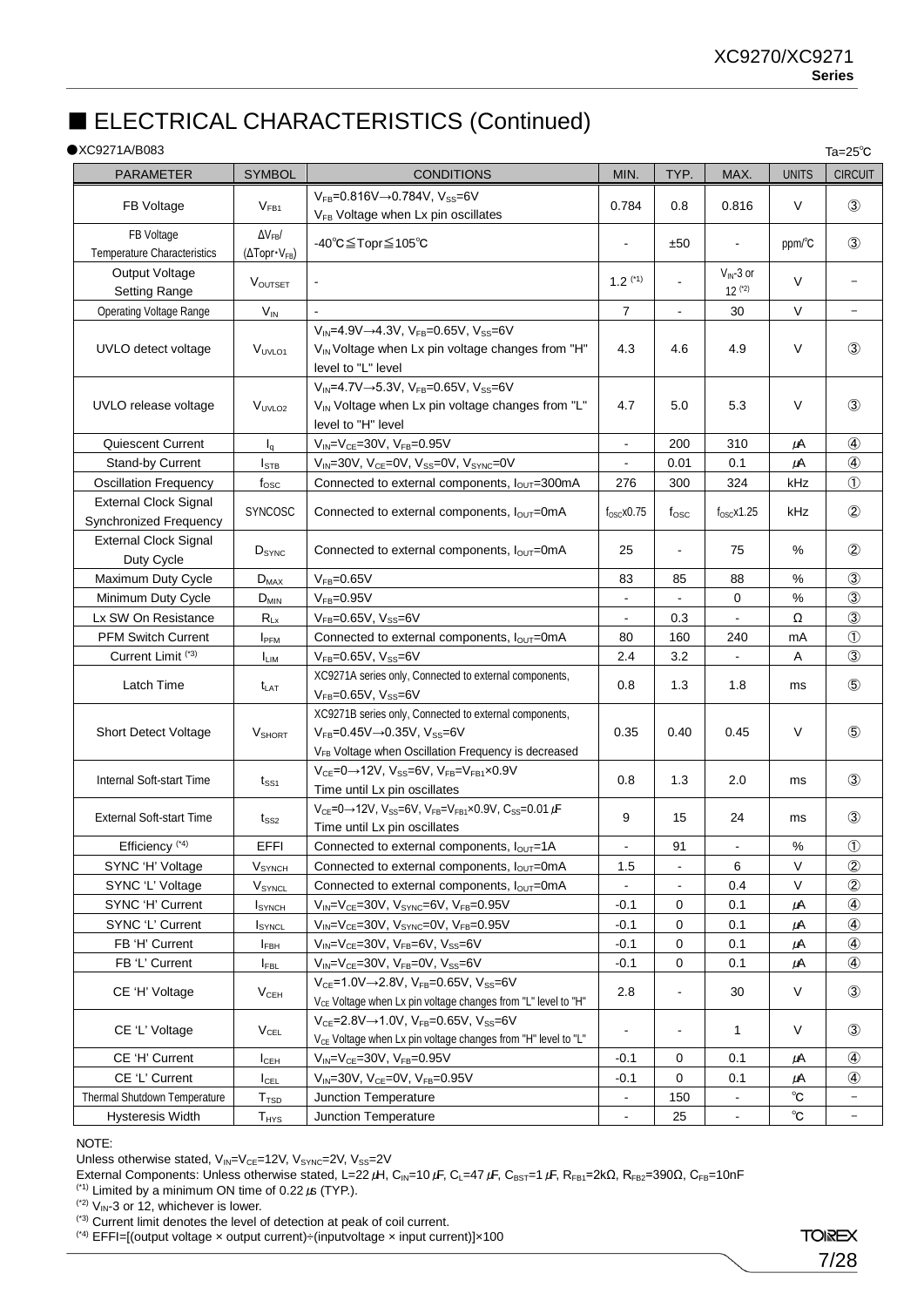## ■ELECTRICAL CHARACTERISTICS (Continued)

| $\bullet$ XC9270A/B085                                 |                                                                      |                                                                                                                                                                                       |                          |                |                          |              | Ta= $25^\circ$ C  |
|--------------------------------------------------------|----------------------------------------------------------------------|---------------------------------------------------------------------------------------------------------------------------------------------------------------------------------------|--------------------------|----------------|--------------------------|--------------|-------------------|
| <b>PARAMETER</b>                                       | <b>SYMBOL</b>                                                        | <b>CONDITIONS</b>                                                                                                                                                                     | MIN.                     | TYP.           | MAX.                     | <b>UNITS</b> | <b>CIRCUIT</b>    |
| FB Voltage                                             | V <sub>FB1</sub>                                                     | $V_{FB} = 0.816V \rightarrow 0.784V$ , $V_{SS} = 6V$<br>V <sub>FB</sub> Voltage when Lx pin oscillates                                                                                | 0.784                    | 0.8            | 0.816                    | $\vee$       | $\circled{3}$     |
| FB Voltage<br><b>Temperature Characteristics</b>       | $\Delta V_{FB}$<br>$(\Delta \text{Topr} \cdot \text{V}_{\text{FB}})$ | -40℃≦Topr≦105℃                                                                                                                                                                        | $\overline{\phantom{0}}$ | ±50            | $\overline{\phantom{0}}$ | ppm/°C       | $\circled{3}$     |
| Output Voltage<br><b>Setting Range</b>                 | VOUTSET                                                              |                                                                                                                                                                                       | $1.2$ (*1)               | $\blacksquare$ | 12                       | $\vee$       |                   |
| <b>Operating Voltage Range</b>                         | $V_{IN}$                                                             |                                                                                                                                                                                       | $\overline{7}$           | $\blacksquare$ | 30                       | $\vee$       | $\blacksquare$    |
| UVLO detect voltage                                    | V <sub>UVLO1</sub>                                                   | $V_{IN} = 4.9V \rightarrow 4.3V$ , $V_{FB} = 0.65V$ , $V_{SS} = 6V$<br>V <sub>IN</sub> Voltage when Lx pin voltage changes from "H"<br>level to "L" level                             | 4.3                      | 4.6            | 4.9                      | $\vee$       | $\circled{3}$     |
| UVLO release voltage                                   | V <sub>UVLO2</sub>                                                   | $V_{IN} = 4.7V \rightarrow 5.3V$ , $V_{FB} = 0.65V$ , $V_{SS} = 6V$<br>V <sub>IN</sub> Voltage when Lx pin voltage changes from "L"<br>level to "H" level                             | 4.7                      | 5.0            | 5.3                      | $\vee$       | $\circled{3}$     |
| Quiescent Current                                      | $I_q$                                                                | $V_{IN} = V_{CE} = 30V$ , $V_{FB} = 0.95V$                                                                                                                                            | $\overline{a}$           | 250            | 360                      | μA           | ④                 |
| Stand-by Current                                       | $I_{\text{STB}}$                                                     | $V_{IN}$ =30V, V <sub>CE</sub> =0V, V <sub>SS</sub> =0V, V <sub>SYNC</sub> =0V                                                                                                        |                          | 0.01           | 0.1                      | μA           | $\circled{4}$     |
| <b>Oscillation Frequency</b>                           | $f_{\rm osc}$                                                        | Connected to external components, lout=300mA                                                                                                                                          | 460                      | 500            | 540                      | kHz          | $\circled{1}$     |
| <b>External Clock Signal</b><br>Synchronized Frequency | <b>SYNCOSC</b>                                                       | Connected to external components, $I_{\text{OUT}}$ =0mA                                                                                                                               | $f_{\rm OSC}$ x0.75      | $f_{\rm osc}$  | $f_{OSC}$ x1.25          | kHz          | $^{\circledR}$    |
| <b>External Clock Signal</b><br>Duty Cycle             | $D_{\text{SYNC}}$                                                    | Connected to external components, $I_{\text{OUT}}$ =0mA                                                                                                                               | 25                       |                | 75                       | %            | $^{\circledR}$    |
| Maximum Duty Cycle                                     | $D_{MAX}$                                                            | $V_{FB} = 0.65V$                                                                                                                                                                      | 83                       | 85             | 88                       | %            | $\circled{3}$     |
| Minimum Duty Cycle                                     | $D_{MIN}$                                                            | $V_{FB} = 0.95V$                                                                                                                                                                      | $\frac{1}{2}$            | $\blacksquare$ | 0                        | $\%$         | $\circled{3}$     |
| Lx SW On Resistance                                    | $R_{Lx}$                                                             | $V_{FB} = 0.65V$ , $V_{SS} = 6V$                                                                                                                                                      | $\blacksquare$           | 0.3            | $\blacksquare$           | Ω            | $\circled{3}$     |
| Current Limit <sup>(*2)</sup>                          | <b>ILIM</b>                                                          | $V_{FB} = 0.65V, V_{SS} = 6V$                                                                                                                                                         | 2.4                      | 3.2            | $\blacksquare$           | Α            | $\circled{3}$     |
| Latch Time                                             | t <sub>LAT</sub>                                                     | XC9270A series only, Connected to external components,<br>$V_{FB} = 0.65V$ , $V_{SS} = 6V$                                                                                            | 0.4                      | 0.7            | 1.0                      | ms           | $\circledS$       |
| <b>Short Detect Voltage</b>                            | $V_{\text{SHORT}}$                                                   | XC9270B series only, Connected to external components,<br>$V_{FB}$ =0.45V $\rightarrow$ 0.35V, V <sub>SS</sub> =6V<br>V <sub>FB</sub> Voltage when Oscillation Frequency is decreased | 0.35                     | 0.40           | 0.45                     | V            | $\circledS$       |
| Internal Soft-start Time                               | $t_{SS1}$                                                            | $V_{CE}$ =0 $\rightarrow$ 12V, V <sub>SS</sub> =6V, V <sub>FB</sub> =V <sub>FB1</sub> ×0.9V<br>Time until Lx pin oscillates                                                           | 0.4                      | 0.7            | 1.2                      | ms           | $\circled{3}$     |
| <b>External Soft-start Time</b>                        | $t_{SS2}$                                                            | $V_{CE} = 0 \rightarrow 12V$ , $V_{SS} = 6V$ , $V_{FB} = V_{FB1} \times 0.9V$ , $C_{SS} = 0.01 \mu F$<br>Time until Lx pin oscillates                                                 | 5                        | 9              | 15                       | ms           | $\circled{3}$     |
| Efficiency <sup>(*3)</sup>                             | <b>EFFI</b>                                                          | Connected to external components, $I_{OUT}$ =1A                                                                                                                                       |                          | 91             |                          | $\%$         | $\textcircled{1}$ |
| SYNC 'H' Voltage                                       | <b>V</b> <sub>SYNCH</sub>                                            | Connected to external components, $I_{\text{OUT}}$ =0mA                                                                                                                               | 1.5                      |                | 6                        | $\vee$       | $\circled{2}$     |
| SYNC 'L' Voltage                                       | VSYNCL                                                               | Connected to external components, louT=0mA                                                                                                                                            |                          |                | 0.4                      | V            | $^{\circledR}$    |
| SYNC 'H' Current                                       | <b>I</b> SYNCH                                                       | $V_{IN} = V_{CE} = 30V$ , $V_{SYNC} = 6V$ , $V_{FB} = 0.95V$                                                                                                                          | -0.1                     | 0              | 0.1                      | μA           | $\circled{4}$     |
| SYNC 'L' Current                                       | <b>I</b> SYNCL                                                       | $V_{IN} = V_{CE} = 30V$ , $V_{SYNC} = 0V$ , $V_{FB} = 0.95V$                                                                                                                          | $-0.1$                   | 0              | 0.1                      | μA           |                   |
| FB 'H' Current                                         | <b>IFBH</b>                                                          | $V_{IN} = V_{CE} = 30V$ , $V_{FB} = 6V$ , $V_{SS} = 6V$                                                                                                                               | $-0.1$                   | 0              | 0.1                      | μA           | $^{\circledR}$    |
| FB 'L' Current                                         | $I_{FBL}$                                                            | $V_{IN} = V_{CE} = 30V$ , $V_{FB} = 0V$ , $V_{SS} = 6V$                                                                                                                               | $-0.1$                   | 0              | 0.1                      | μA           | $\circled{4}$     |
| CE 'H' Voltage                                         | V <sub>CEH</sub>                                                     | $V_{CE} = 1.0 V \rightarrow 2.8 V$ , $V_{FB} = 0.65 V$ , $V_{SS} = 6 V$<br>V <sub>CE</sub> Voltage when Lx pin voltage changes from "L" level to "H"                                  | 2.8                      | ۰              | 30                       | $\vee$       | $\circled{3}$     |
| CE 'L' Voltage                                         | $V_{\rm CEL}$                                                        | $V_{CE} = 2.8V \rightarrow 1.0V$ , $V_{FB} = 0.65V$ , $V_{SS} = 6V$<br>V <sub>CE</sub> Voltage when Lx pin voltage changes from "H" level to "L"                                      | ä,                       | $\blacksquare$ | 1                        | V            | $\circled{3}$     |
| CE 'H' Current                                         | $I_{\text{CEH}}$                                                     | $V_{IN} = V_{CE} = 30V$ , $V_{FB} = 0.95V$                                                                                                                                            | -0.1                     | 0              | 0.1                      | μA           | 4                 |
| CE 'L' Current                                         | ICEL                                                                 | $V_{IN} = 30V$ , $V_{CE} = 0V$ , $V_{FB} = 0.95V$                                                                                                                                     | -0.1                     | 0              | 0.1                      | $\mu$ A      | $\circled{4}$     |
| Thermal Shutdown Temperature                           | T <sub>TSD</sub>                                                     | Junction Temperature                                                                                                                                                                  |                          | 150            |                          | $^{\circ}$ C |                   |
| <b>Hysteresis Width</b>                                | $T_{HYS}$                                                            | Junction Temperature                                                                                                                                                                  |                          | 25             |                          | $^{\circ}$ C |                   |

NOTE:

Unless otherwise stated,  $V_{IN}=V_{CE}=12V$ ,  $V_{SYNC}=2V$ ,  $V_{SS}=2V$ 

External Components: Unless otherwise stated, L=22 μH, C<sub>IN</sub>=10 μF, C<sub>L</sub>=47 μF, C<sub>BST</sub>=1 μF, R<sub>FB1</sub>=2kΩ, R<sub>FB2</sub>=390Ω, C<sub>FB</sub>=10nF

<sup>(\*1)</sup> Limited by a minimum ON time of 0.15  $\mu$ s (TYP.).

(\*2) Current limit denotes the level of detection at peak of coil current.

(\*3) EFFI=[(output voltage × output current)÷(inputvoltage × input current)]×100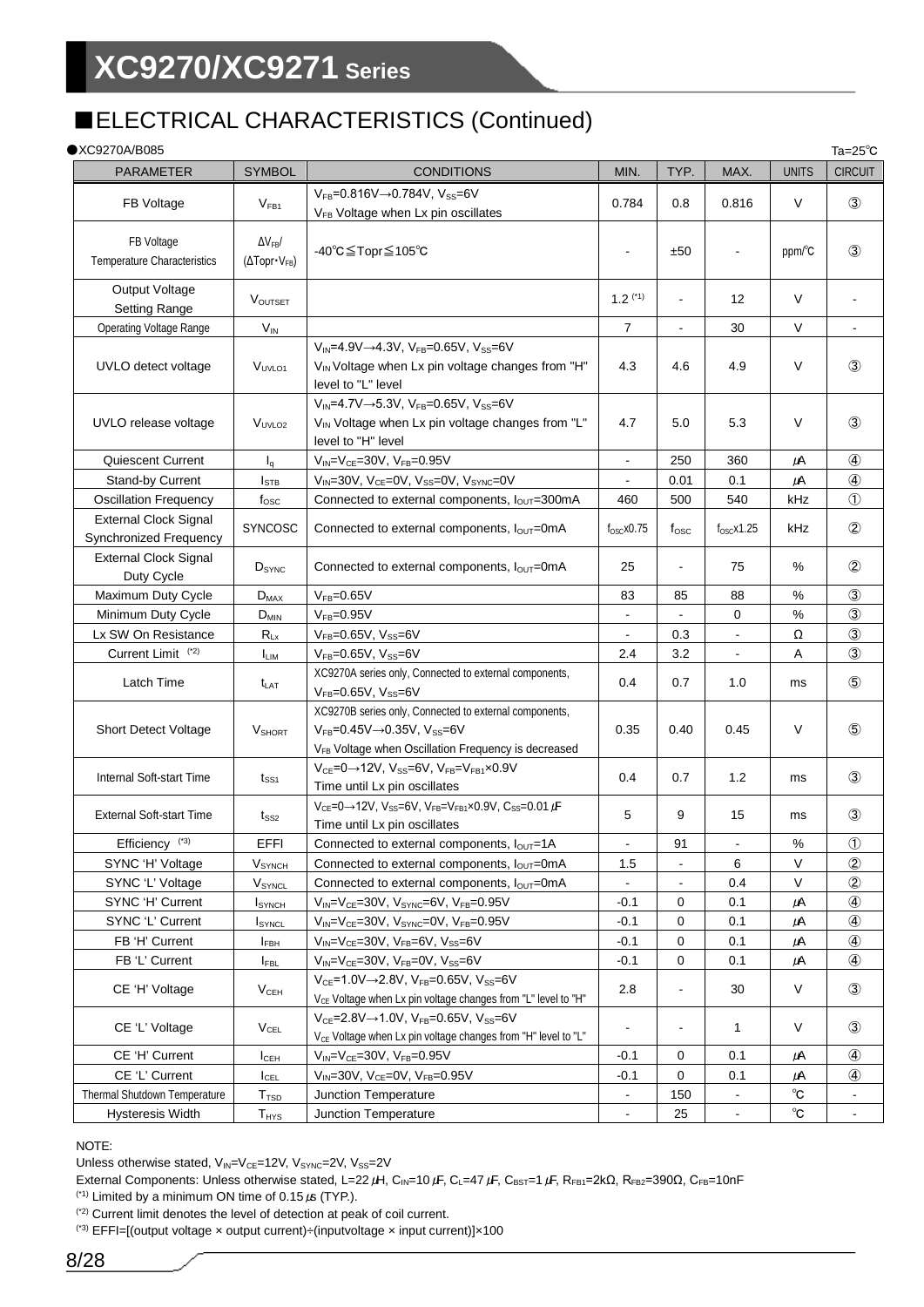## ■ ELECTRICAL CHARACTERISTICS (Continued)

### ●XC9271A/B085

| $\bullet$ XC9271A/B085                                 |                                                        |                                                                                                                                                                          |                          |                |                                       |              | Ta= $25^{\circ}$ C |
|--------------------------------------------------------|--------------------------------------------------------|--------------------------------------------------------------------------------------------------------------------------------------------------------------------------|--------------------------|----------------|---------------------------------------|--------------|--------------------|
| <b>PARAMETER</b>                                       | <b>SYMBOL</b>                                          | <b>CONDITIONS</b>                                                                                                                                                        | MIN.                     | TYP.           | MAX.                                  | <b>UNITS</b> | <b>CIRCUIT</b>     |
| FB Voltage                                             | V <sub>FB1</sub>                                       | $V_{FB} = 0.816V \rightarrow 0.784V$ , $V_{SS} = 6V$<br>V <sub>FB</sub> Voltage when Lx pin oscillates                                                                   | 0.784                    | 0.8            | 0.816                                 | V            | $\circled{3}$      |
| FB Voltage<br>Temperature Characteristics              | $\Delta V_{FB}$<br>$(\Delta \text{Topr} \cdot V_{FB})$ | -40°C≦Topr≦105°C                                                                                                                                                         | $\blacksquare$           | ±50            | $\overline{a}$                        | ppm/°C       | $\circled{3}$      |
| Output Voltage<br><b>Setting Range</b>                 | <b>VOUTSET</b>                                         |                                                                                                                                                                          | $1.2$ (*1)               | $\blacksquare$ | $V_{\text{IN}}-3$<br>or<br>$12$ $(2)$ | V            |                    |
| <b>Operating Voltage Range</b>                         | $V_{IN}$                                               |                                                                                                                                                                          | $\overline{7}$           | $\blacksquare$ | 30                                    | V            | $\blacksquare$     |
| UVLO detect voltage                                    | V <sub>UVLO1</sub>                                     | $V_{IN} = 4.9V \rightarrow 4.3V$ , $V_{FB} = 0.65V$ , $V_{SS} = 6V$<br>V <sub>IN</sub> Voltage when Lx pin voltage changes from "H"<br>level to "L" level                | 4.3                      | 4.6            | 4.9                                   | V            | $\circled{3}$      |
| UVLO release voltage                                   | V <sub>UVLO2</sub>                                     | $V_{IN} = 4.7V \rightarrow 5.3V, V_{FB} = 0.65V, V_{SS} = 6V$<br>V <sub>IN</sub> Voltage when Lx pin voltage changes from "L"<br>level to "H" level                      | 4.7                      | 5.0            | 5.3                                   | V            | $\circled{3}$      |
| Quiescent Current                                      | $I_q$                                                  | $V_{IN} = V_{CE} = 30V$ , $V_{FB} = 0.95V$                                                                                                                               | $\blacksquare$           | 250            | 360                                   | μA           | $\circled{4}$      |
| Stand-by Current                                       | Istb                                                   | $V_{IN}$ =30V, V <sub>CE</sub> =0V, V <sub>SS</sub> =0V, V <sub>SYNC</sub> =0V                                                                                           | $\blacksquare$           | 0.01           | 0.1                                   | $\mu$ A      | $\circled{4}$      |
| <b>Oscillation Frequency</b>                           | $f_{\rm osc}$                                          | Connected to external components, lout=300mA                                                                                                                             | 460                      | 500            | 540                                   | kHz          | $\circled{1}$      |
| <b>External Clock Signal</b><br>Synchronized Frequency | SYNCOSC                                                | Connected to external components, $I_{OUT}$ =0mA                                                                                                                         | $f_{\rm OSC}$ x0.75      | $t_{\rm{osc}}$ | $f_{\rm OSC}$ x1.25                   | kHz          | $^{\circledR}$     |
| <b>External Clock Signal</b><br>Duty Cycle             | D <sub>SYNC</sub>                                      | Connected to external components, $I_{\text{OUT}}$ =0mA                                                                                                                  | 25                       | $\blacksquare$ | 75                                    | %            | $\circled{2}$      |
| Maximum Duty Cycle                                     | $D_{MAX}$                                              | $V_{FB} = 0.65V$                                                                                                                                                         | 83                       | 85             | 88                                    | %            | $\circled{3}$      |
| Minimum Duty Cycle                                     | $D_{MIN}$                                              | $V_{FB} = 0.95V$                                                                                                                                                         | $\blacksquare$           |                | 0                                     | $\%$         | $\circled{3}$      |
| Lx SW On Resistance                                    | $R_{Lx}$                                               | $V_{FB} = 0.65V$ , $V_{SS} = 6V$                                                                                                                                         | $\overline{\phantom{a}}$ | 0.3            |                                       | Ω            | $\circled{3}$      |
| <b>PFM Switch Current</b>                              | I <sub>PFM</sub>                                       | Connected to external components, louT=0mA                                                                                                                               | 80                       | 160            | 240                                   | mA           | $\circled{1}$      |
| Current Limit <sup>(*3)</sup>                          | <b>ILIM</b>                                            | $V_{FB}$ =0.65V, $V_{SS}$ =6V                                                                                                                                            | 2.4                      | 3.2            |                                       | Α            | $\circled{3}$      |
| Latch Time                                             | t <sub>lat</sub>                                       | XC9271A series only, Connected to external components,<br>$V_{FB} = 0.65V, V_{SS} = 6V$                                                                                  | 0.4                      | 0.7            | 1.0                                   | ms           | $\circledS$        |
| <b>Short Detect Voltage</b>                            | V <sub>SHORT</sub>                                     | XC9271B series only, Connected to external components,<br>$V_{FB}$ =0.45V $\rightarrow$ 0.35V, Vss=6V<br>V <sub>FB</sub> Voltage when Oscillation Frequency is decreased | 0.35                     | 0.40           | 0.45                                  | V            | $\circledS$        |
| Internal Soft-Start Time                               | $t_{SS1}$                                              | $V_{CE}$ =0 $\rightarrow$ 12V, V <sub>SS</sub> =6V, V <sub>FB</sub> =V <sub>FB1</sub> ×0.9V<br>Time until Lx pin oscillates                                              | 0.4                      | 0.7            | 1.2                                   | ms           | $\circled{3}$      |
| <b>External Soft-Start Time</b>                        | t <sub>SS2</sub>                                       | $V_{CE} = 0 \rightarrow 12V$ , $V_{SS} = 6V$ , $V_{FB} = V_{FB1} \times 0.9V$ , $C_{SS} = 0.01 \mu F$<br>Time until Lx pin oscillates                                    | 5                        | 9              | 15                                    | ms           | $\circled{3}$      |
| Efficiency <sup>(*4)</sup>                             | EFFI                                                   | Connected to external components, lour=1A                                                                                                                                | $\sim$                   | 91             | $\blacksquare$                        | $\%$         | $\circled{1}$      |
| SYNC 'H' Voltage                                       | $V_{SNCH}$                                             | Connected to external components, $I_{OUT}$ =0mA                                                                                                                         | 1.5                      |                | 6                                     | $\vee$       | $\circled{2}$      |
| SYNC 'L' Voltage                                       | V <sub>SYNCL</sub>                                     | Connected to external components, louT=0mA                                                                                                                               |                          |                | 0.4                                   | V            | $\circled{2}$      |
| SYNC 'H' Current                                       | <b>I</b> SYNCH                                         | $V_{IN} = V_{CE} = 30V$ , $V_{SYNC} = 6V$ , $V_{FB} = 0.95V$                                                                                                             | $-0.1$                   | 0              | 0.1                                   | μA           | $\circled{4}$      |
| SYNC 'L' Current                                       | <b>I</b> SYNCL                                         | $V_{IN} = V_{CE} = 30V$ , $V_{SYNC} = 0V$ , $V_{FB} = 0.95V$                                                                                                             | $-0.1$                   | 0              | 0.1                                   | $\mu$ A      | ④                  |
| FB 'H' Current                                         | <b>IFBH</b>                                            | $V_{IN} = V_{CE} = 30V$ , $V_{FB} = 6V$ , $V_{SS} = 6V$                                                                                                                  | $-0.1$                   | 0              | 0.1                                   | $\mu$ A      | $\circled{4}$      |
| FB 'L' Current                                         | <b>I</b> FBL                                           | $V_{IN} = V_{CE} = 30V$ , $V_{FB} = 0V$ , $V_{SS} = 6V$                                                                                                                  | -0.1                     | 0              | 0.1                                   | μA           | $\circled{4}$      |
| CE 'H' Voltage                                         | V <sub>CEH</sub>                                       | $V_{CE} = 0.8V \rightarrow 2.8V$ , $V_{FB} = 0.65V$ , $V_{SS} = 6V$<br>V <sub>CE</sub> Voltage when Lx pin voltage changes from "L" level to "H"                         | 2.8                      | $\blacksquare$ | 30                                    | $\vee$       | $\circled{3}$      |
| CE 'L' Voltage                                         | $V_{\texttt{CEL}}$                                     | $V_{CE} = 2.8V \rightarrow 0.8V$ , $V_{FB} = 0.65V$ , $V_{SS} = 6V$<br>V <sub>CE</sub> Voltage when Lx pin voltage changes from "H" level to "L"                         | $\ddot{\phantom{a}}$     | ÷,             | 1                                     | V            | $\circled{3}$      |
| CE 'H' Current                                         | Ісен                                                   | $V_{IN} = V_{CE} = 30V$ , $V_{FB} = 0.95V$                                                                                                                               | $-0.1$                   | 0              | 0.1                                   | $\mu$ A      | $\circled{4}$      |
| CE 'L' Current                                         | $I_{\text{CEL}}$                                       | $V_{IN} = 30V$ , $V_{CE} = 0V$ , $V_{FB} = 0.95V$                                                                                                                        | $-0.1$                   | 0              | 0.1                                   | μA           |                    |
| Thermal Shutdown Temperature                           | T <sub>TSD</sub>                                       | Junction Temperature                                                                                                                                                     | $\blacksquare$           | 150            | $\blacksquare$                        | $^{\circ}$ C | $\blacksquare$     |
| <b>Hysteresis Width</b>                                | $T_{HYS}$                                              | Junction Temperature                                                                                                                                                     | $\blacksquare$           | 25             | $\blacksquare$                        | $^{\circ}$ C | $\blacksquare$     |

### NOTE:

Unless otherwise stated,  $V_{IN}=V_{CE}=12V$ ,  $V_{SYNC}=2V$ ,  $V_{SS}=2V$ 

External Components: Unless otherwise stated, L=22 μH, C<sub>IN</sub>=10 μF, C<sub>L</sub>=47 μF, C<sub>BST</sub>=1 μF, R<sub>FB1</sub>=2kΩ, R<sub>FB2</sub>=390Ω, C<sub>FB</sub>=10nF

(\*1) Limited by a minimum ON time of 0.15  $\mu$  (TYP.).

 $(2)$  V<sub>IN</sub>-3 or 12, whichever is lower.

(\*4) EFFI=[(output voltage × output current)÷(inputvoltage × input current)]×100

<sup>(\*3)</sup> Current limit denotes the level of detection at peak of coil current.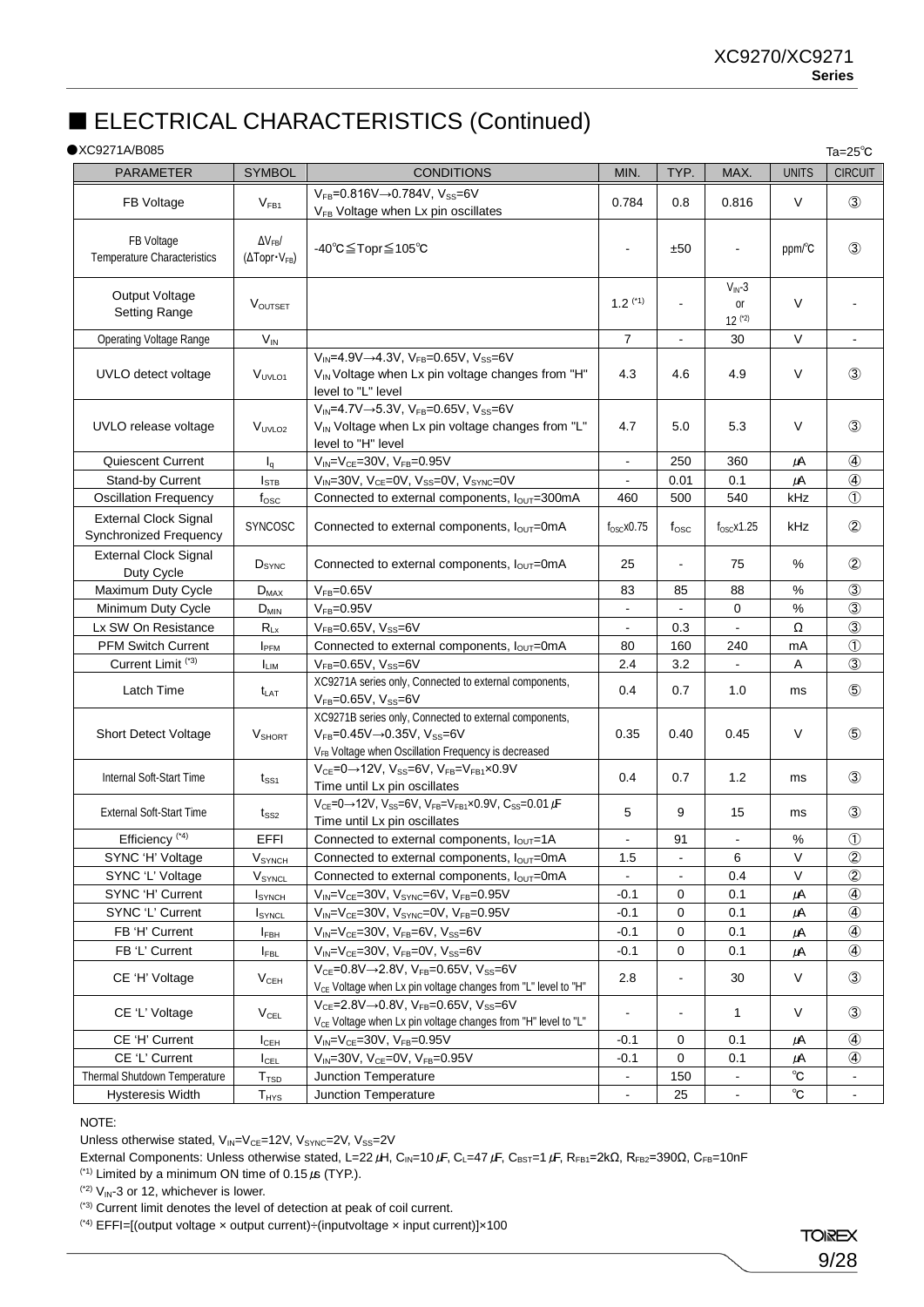## ■TEST CIRCUITS

Circuit①



Circuit②



Circuit③

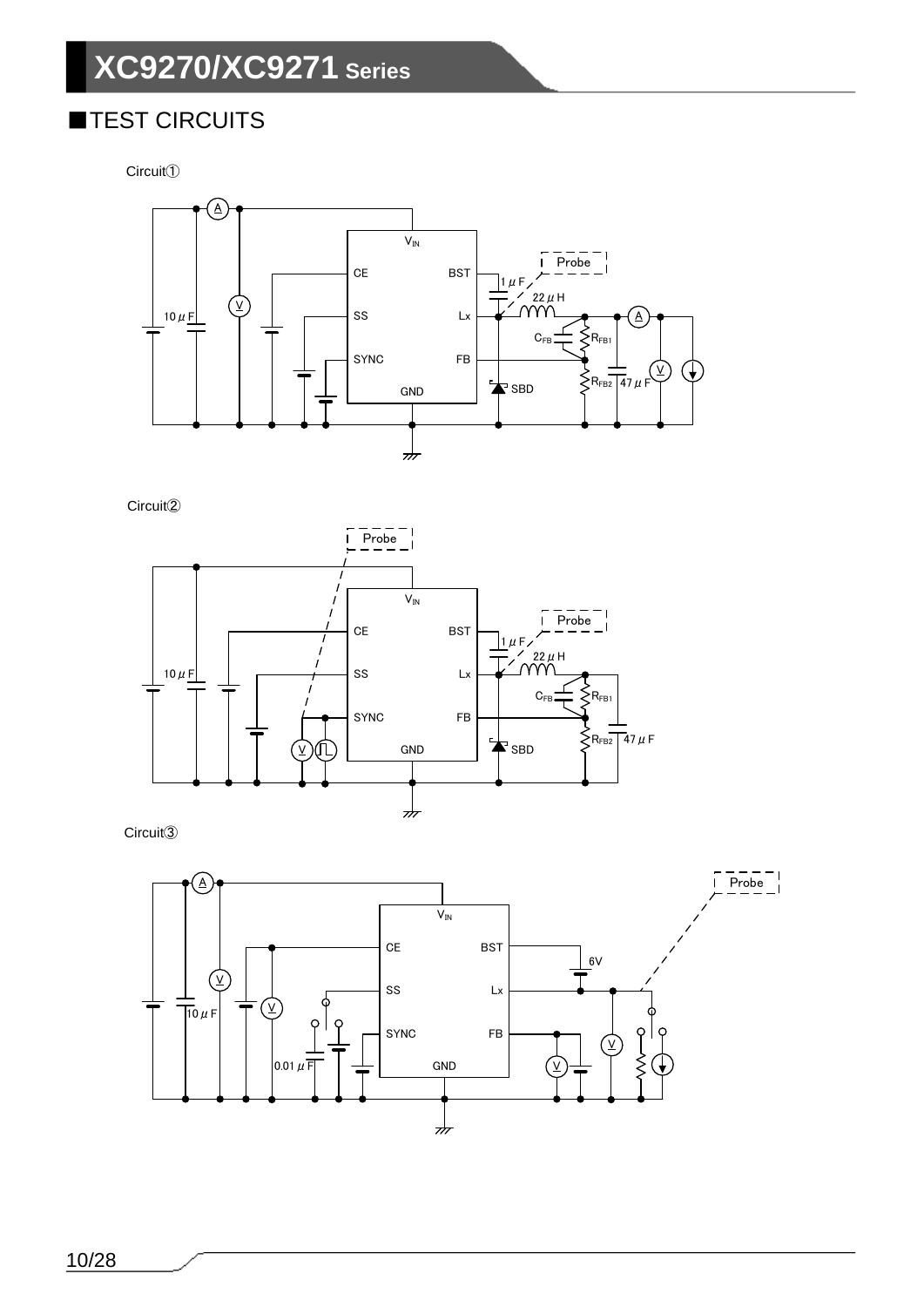## ■TEST CIRCUITS (Continued)

Circuit④



Circuit⑤

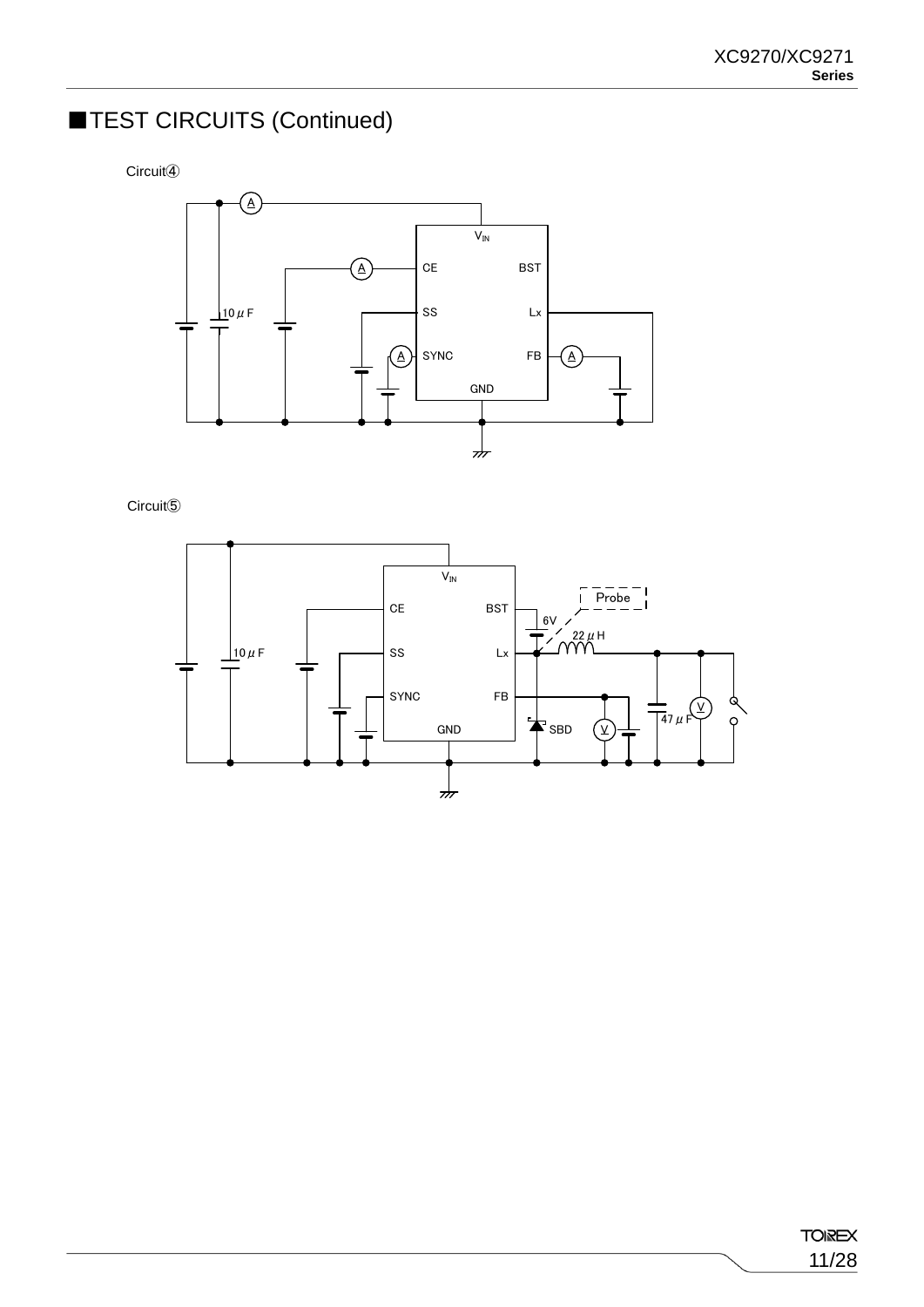## ■TYPICAL APPLICATION CIRCUIT



### 【Typical Examples】

|                         | <b>MANUFACTURER</b><br><b>PRODUCT NUMBER</b> |                   | <b>VALUE</b>             |
|-------------------------|----------------------------------------------|-------------------|--------------------------|
|                         |                                              | CLF12555-150M     | 15 $\mu$ H               |
|                         | <b>TDK</b>                                   | CLF12555-220M     | $22 \mu H$               |
| L                       |                                              | CLF12555-330M     | $33 \mu H$               |
|                         | Toho Zinc                                    | TCM-0840-200      | $20 \mu H$               |
| C <sub>IN1</sub>        | Murata                                       | GRM32ER71H106K    | 10 $\mu$ F/50V           |
| C <sub>IN2</sub>        | Murata                                       | GRM21BB31H105K    | 1 $\mu$ F/50V            |
|                         | Murata                                       | GRM32ER71A476K    | 47 µF/10V                |
| $C_L$                   |                                              | GRM32ER71E226K    | $22 \mu$ F/25V 2parallel |
|                         | Panasonic                                    | 25SVPD47M         | 47 μF/25V, ESR=30mΩ      |
|                         | <b>TOREX</b>                                 | XBS304S19R-G      | $V_F = 0.51V(3A)$        |
| <b>SBD</b>              | TOSHIBA                                      | CMS <sub>15</sub> | $V_F = 0.58V(3A)$        |
|                         | <b>VISHAY</b>                                | SS5P5             | $V_F = 0.69V(5A)$        |
| $\mathsf{C}\mathsf{ss}$ |                                              |                   | 0.01 $\mu$ F/10V $(1)$   |
| CSYNC                   |                                              |                   | 1000pF/10V (*2)          |
| $C_{\text{BST}}$        |                                              |                   | 1 $\mu$ F/10V            |

<sup>(\*1)</sup> Can also be used without C<sub>SS</sub> (SS pin OPEN). When used without C<sub>SS</sub>, the IC starts at the soft start time set internally.

<sup>(2)</sup> Can be used without C<sub>SYNC</sub> if the external CLK synchronization function is not used. In this case, connect the SYNC pin to GND in close proximity to the IC.

<Output voltage setting>

The output voltage can be set by adding an external dividing resistor. The output voltage is determined by the equation below based on the values of  $R_{FB1}$  and  $R_{FB2}$ .

$$
V_{\text{OUT}}{=}0.8\times(R_{\text{FB1}}{+}R_{\text{FB2}})/R_{\text{FB2}}
$$
 with  $R_{\text{FB2}}{\leq}15k\Omega$ 

Adjust the value of the phase compensation speed-up capacitor. Adjust the C<sub>FB</sub> value so that fzfb =  $1/(2 \times \pi \sqrt{C_{FB} \times R_{FB1}})$  is about 10kHz. 【Setting Example】

When  $R_{FB1}$ =68kΩ,  $R_{FB2}$ =13kΩ,  $V_{OUT}$ =0.8×(68kΩ+13kΩ) / 13kΩ≒4.98V

When fzfb is set to a target of 10.64kHz using the above equation, C<sub>FB</sub>=1/(2x π×10.64kHz×68kΩ)≒220pF

If the dropout voltage is too large and the minimum Lx ON time is not attained, pulse skipping will occur and the output voltage will not be stable. Use with an Lx ON time longer than the minimum. The minimum ON time is 0.22μs (TYP.) at a set frequency of 300kHz, or 0.15μs (TYP.) at a set frequency of 500kHz.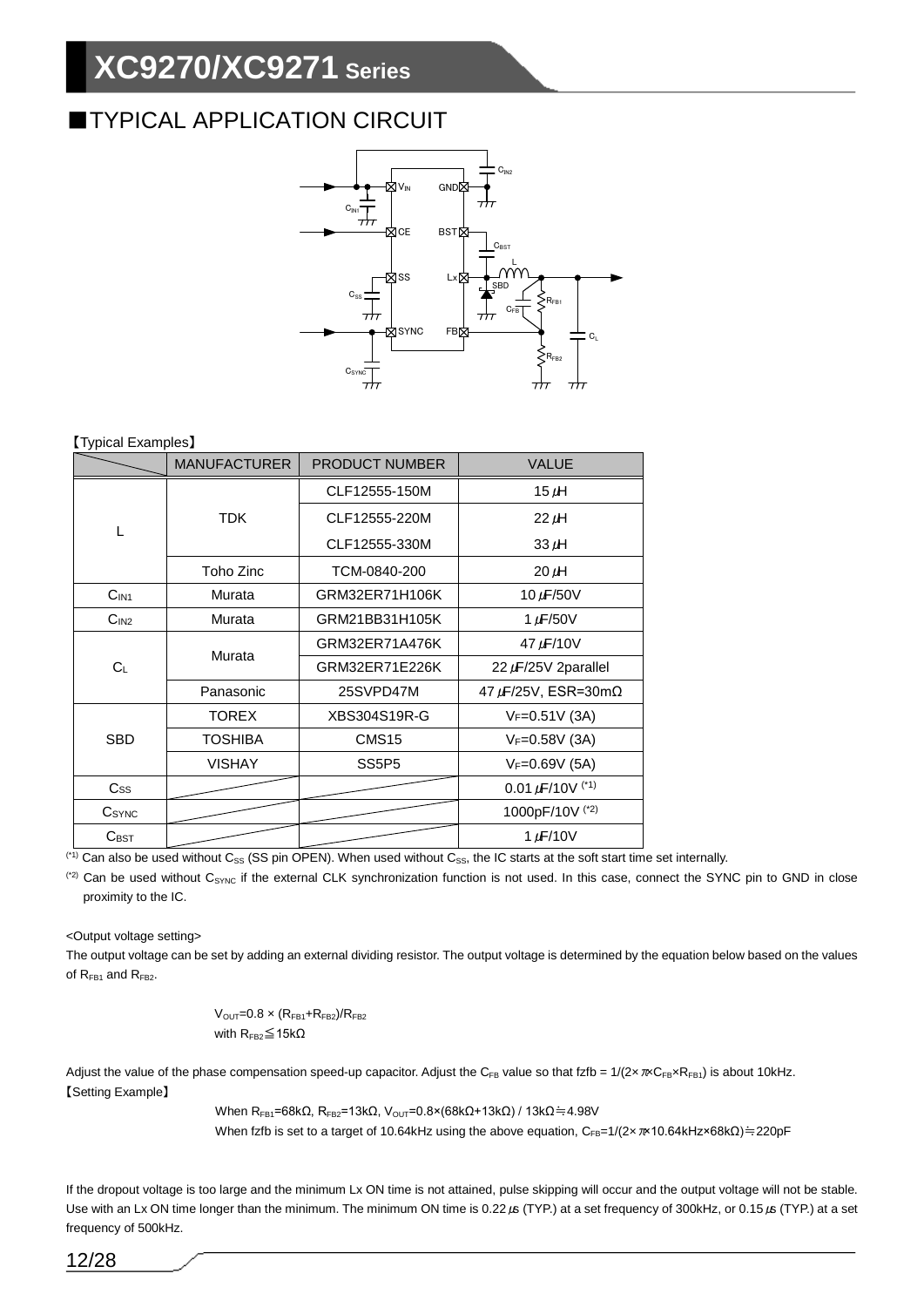## ■TYPICAL APPLICATION CIRCUIT (Continued)

<Inductance value setting>

In the XC9270 and XC9271 series, it is optimum to set an inductance value within the range below based on the set frequency and setting output voltage.

fOSCSET: Set frequency

V<sub>OUTSET</sub>: Setting output voltage

| foscset | 1.2V≦VoUTSET≦6V          | 6V < V <sub>OUTSET</sub> ≤ 12V |
|---------|--------------------------|--------------------------------|
| 300kHz  | $20 \mu H$<br>$22 \mu H$ | $33 \mu H$                     |
| 500kHz  | 15 µH                    | $20 \mu H$<br>$22 \mu H$       |

<Soft-start function>

The soft start time of the XC9270 and XC9271 series can be adjusted externally (SS pin). The soft start time is the time from the start of  $V_{CE}$  until the output voltage reaches 90% of the set voltage. The soft start time depends on the external capacitance  $C_{SS}$ , and is determined by the equation below.

> $t_{SS2} = 1.08 \times C_{SS} / I_{SS}$  [ms] C<sub>ss</sub>: External capacitance [nF]  $I_{SS}$ : When  $f_{OSCSET}$ =300kHz, 0.72 [ $\mu$ A (TYP.)] When  $f_{OSCSET}$ =500kHz, 1.2 [ $\mu$ A(TYP.)] f<sub>OSCSET</sub>: Set frequency [kHz]

\* Note that the value of the soft start time t<sub>SS2</sub> varies depending on the effective capacitance value of the delay capacitance C<sub>SS</sub>.

【Calculation Example】

When  $f_{OSCSET}=300$ kHz and  $C_{SS}=10$ nF, tss2=1.08×10/0.72=15ms When  $f_{OSCSET}$ =500kHz and  $C_{SS}$ =10nF, tss2=1.08×10/1.2=9ms

The minimum value  $t_{SS2}$  of the soft-start time is set internally. The internal soft-start time  $t_{SS1}$  is determined by the equation below.

When  $f_{OSCSET}$ =300kHz, tss1=1.3ms (TYP.) When f<sub>OSCSET</sub>=500kHz, tss1=0.7ms (TYP.)

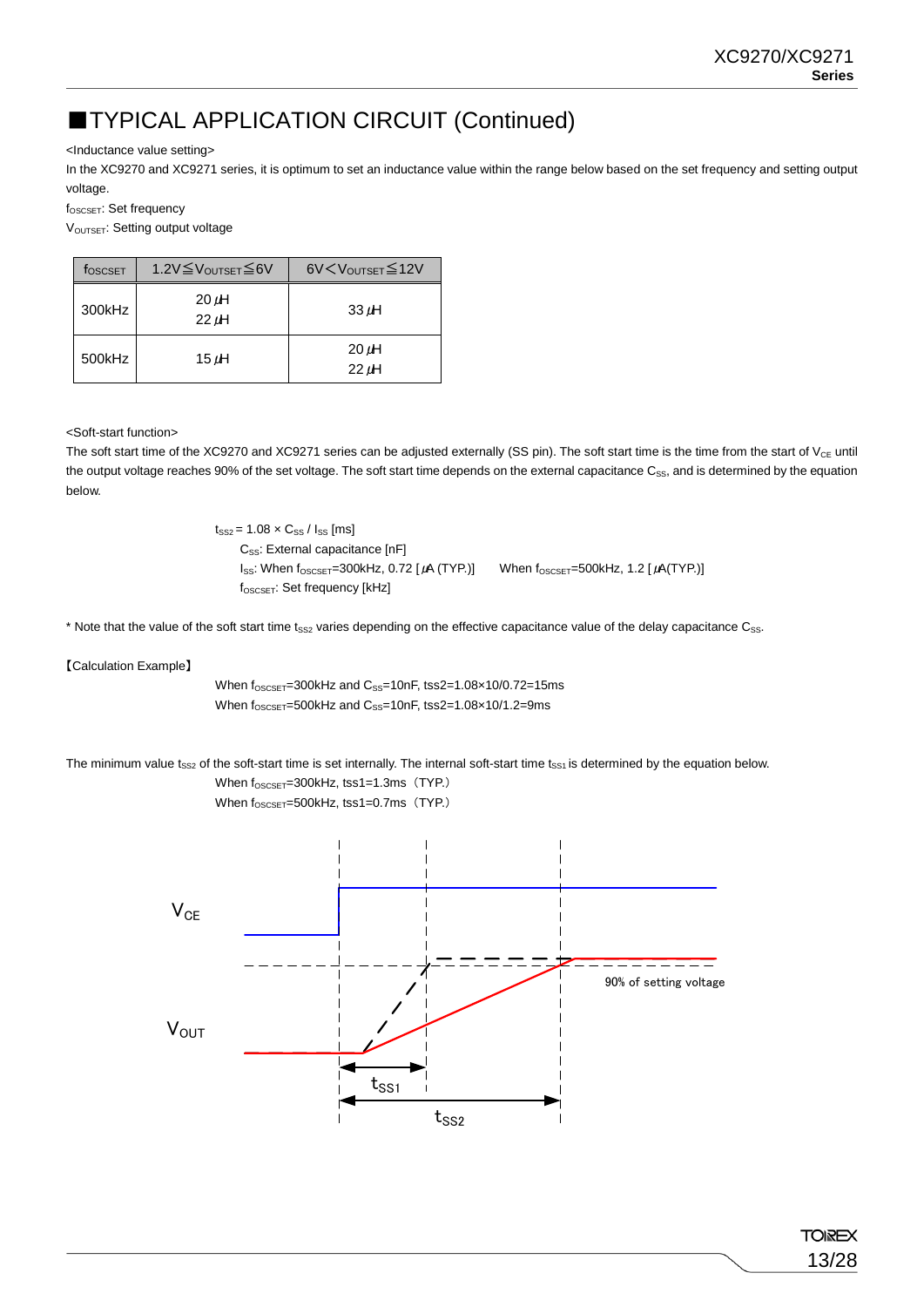## ■OPERATIONAL EXPLANATION

The XC9270/XC9271 series consists internally of a reference voltage supply, ramp wave circuit, error amp, PWM comparator, phase compensation circuit, N-ch MOS driver transistor, current limiting circuit, under-voltage lockout (UVLO) circuit, internal power supply (VL) circuit, thermal shutdown (TSD) circuit, oscillator (OSC) circuit, soft-start circuit, control block and other elements.

The voltage feed back from the FB pin is compared to the internal reference voltage by the error amp, the output from the error amp is phase compensated, and the signal is input to the PWM comparator to determine the ON time of switching during PWM operation. The output signal from the error amp is compared to the ramp wave by the PWM comparator, and the output is sent to the buffer drive circuit and output from the Lx pin as the duty width of switching. This operation is performed continuously to stabilize the output voltage.

The driver transistor current is monitored at each switching by the output signal from the error amp is modulated as a multi-feedback signal. This allows a stable feedback system to be obtained even when a low ESR capacitor such as a ceramic capacitor is used, and this stabilizes the output voltage.

Because the IC uses an N-ch MOS transistor for the Hi side driver, a voltage higher than the V<sub>IN</sub> voltage is required to turn on the driver. To generate a voltage higher than the  $V_{IN}$  voltage, the bootstrap method is used.



XC9271 Series, Type B

### <Reference voltage source>

The reference voltage source provides the reference voltage to ensure stable output voltage of the DC/DC converter.

### <Oscillator circuit>

The ramp wave circuit determines switching frequency. The frequency is fixed internally and can be selected from 300kHz, 500 kHz. Clock pulses generated in this circuit are used to produce ramp waveforms needed for PWM operation.

### <Error amplifier>

The error amplifier is designed to monitor output voltage. The amplifier compares the reference voltage with the feedback voltage divided by the internal split resistors,  $R_{FB1}$  and  $R_{FB2}$ . When a voltage is lower than the reference voltage, then the voltage is fed back, the output voltage of the error amplifier increases. The error amplifier output is fixed internally to deliver an optimized signal to the mixer which is a part of a PWM comparator.

### <Chip enable>

The XC9270/XC9271 series can be put in the standby state by inputting L level into the CE pin. In the standby state, the quiescent current of the IC is 0.01 μA (TYP.). When H level is input into CE pin, operation starts. The input of the CE pin is CMOS input and the sink current is 0 μA (TYP.).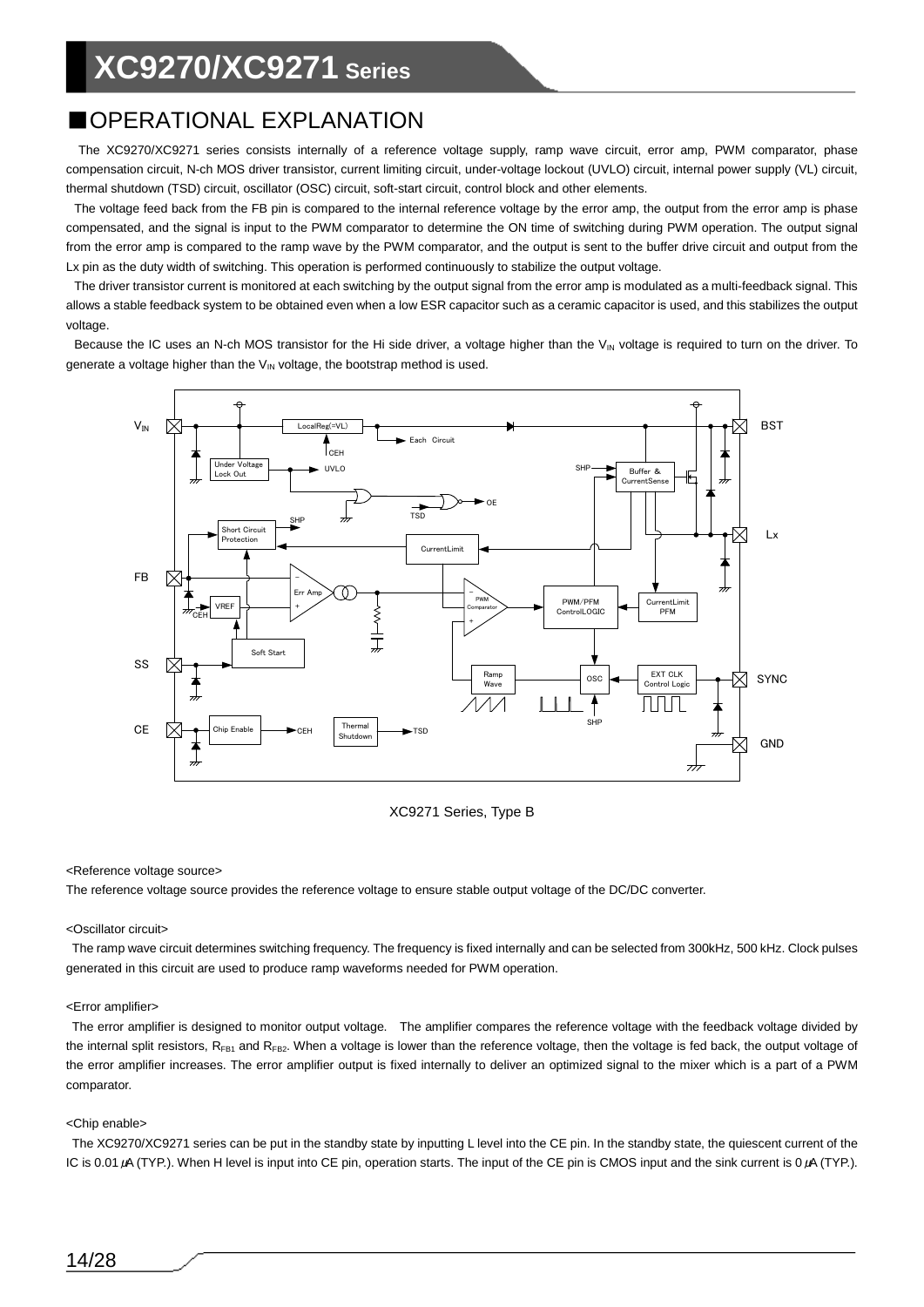15/28

## ■OPERATIONAL EXPLANATION (Continued)

<Current limiting, short-circuit protection>

The current limiting circuits of type B combine both current limiting and short-circuit protection.

- (1) The current in the N-ch MOS driver transistor connected to the Lx pin is monitored, and when the load current attains the limiting current, the current limiting circuit activates and the output voltage drops.
- (2) As the current limiting state continues, the switching frequency drops to prevent coil current (IL) overlay. When the current limiting state is released, the switching frequency returns to the set frequency.
- (3) If the output voltage drops further from states (2), the output current is limited, the switching frequency is lowered further, and the short-circuit state is entered. When the load becomes lighter than the short-circuit state, restart takes place automatically. To prevent overshoot during restart, restart takes place by soft-start.



<Integral latch protection>

When the current limiting state continues for a certain time, the correct limiting circuit of type A latches and stops the Lx pin in the "H" level state (turning off the driver Tr). To restart operation by soft-start once in the latch stop state, "L" level must be input into the CE pin followed by "H" level, or briefly lowering the  $V_{IN}$  voltage below the UVLO detection voltage must be performed.



### <Thermal shutdown>

The thermal shutdown (TSD) as an over current limit is built in the XC9270/XC9271 series.

When the junction temperature reaches the detection temperature, the driver transistor is forcibly turned off. When the junction temperature falls to the release temperature while in the output stop state, restart takes place by soft-start.

### <UVLO>

When the V<sub>IN</sub> pin voltage falls below 4.6V (TYP.), EXTB becomes "H" level and forcibly stops output to prevent false pulse output due to instable operation of the internal circuits. When the V<sub>IN</sub> pin voltage rises above 5.0V (TYP.), the UVLO function is released, the soft-start function activates and output start operation begins. Stopping by UVLO is not shutdown; only pulse output is stopped and the internal circuits continue to operateX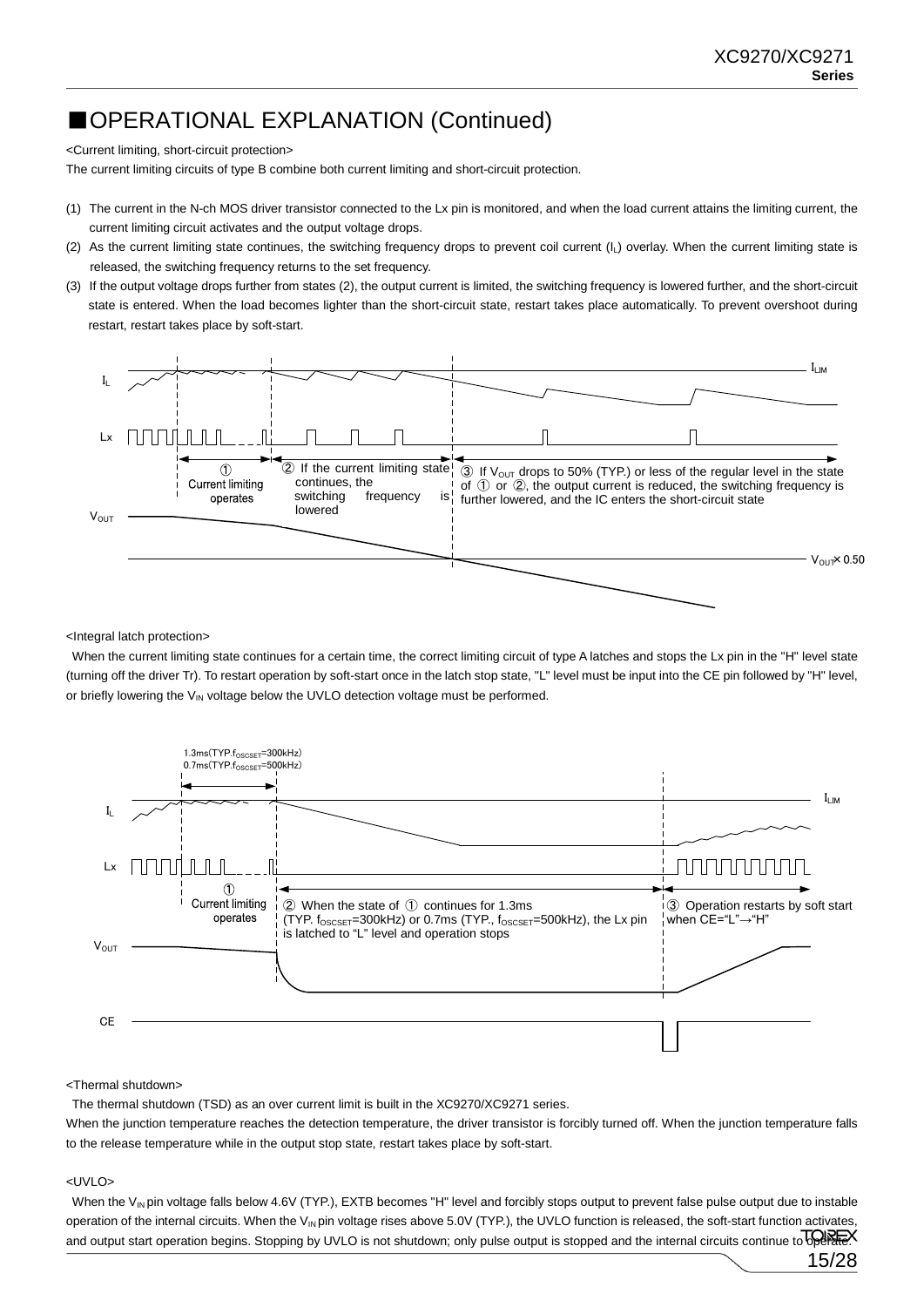## ■OPERATIONAL EXPLANATION (Continued)

### <SYNC function>

When an external CLK ( $\pm$ 25% of free running frequency, on duty 25% to 75%) is input into the SYNC pin, operation is synchronized to the falling edge of the external CLK (external CLK synchronization function). When synchronized to the external CLK, the control mode is automatically PWM control. When the external CLK is fixed at "H" voltage or "L" voltage for about 3 cycles of the free running frequency, external CLK synchronization stops and operation at the free running frequency takes place.

(1) Switching from free running frequency ⇒ external CLK synchronization



Free running frequency  $\rightarrow$  external CLK synchronization switching delay (about 5 cycles)

(2) Switching from external CLK synchronization ⇒ free running frequency



When there is no pulse for about 3 cycles, switches to free running frequency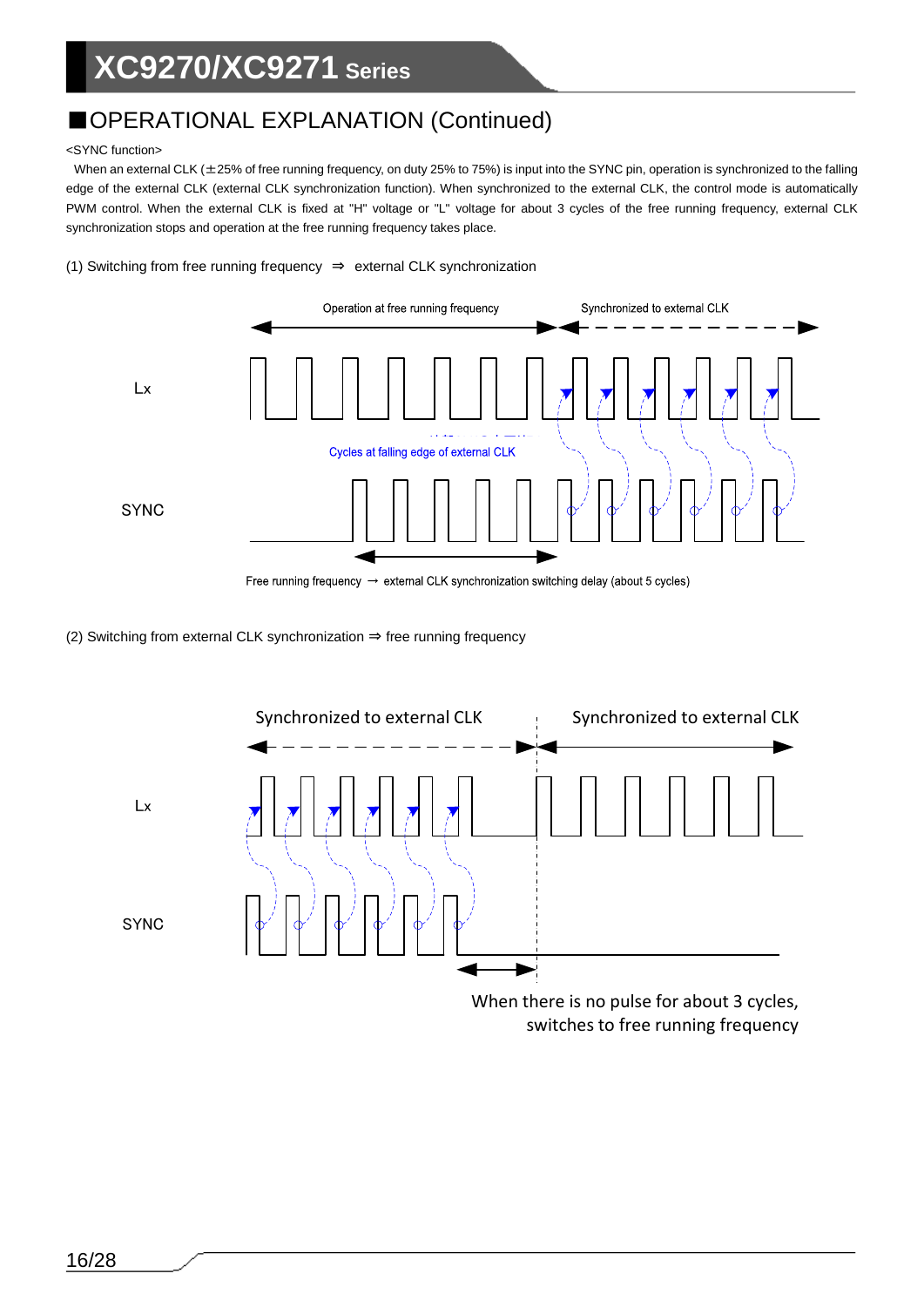### ■NOTE ON USE

- 1. For the phenomenon of temporal and transitional voltage decrease or voltage increase, the IC may be damaged or deteriorated if IC is used beyond the absolute MAX. specifications.
- 2. Make sure that the absolute maximum ratings of the external components and of this IC are not exceeded.
- 3. The DC/DC converter characteristics depend greatly on the externally connected components as well as on the characteristics of this IC, so refer to the specifications and standard circuit examples of each component when carefully considering which components to select. Be especially careful of the capacitor characteristics and use B characteristics (JIS standard) or X7R, X5R (EIA standard) ceramic capacitors.
- 4. The DC/DC converter of this IC uses a current-limiting circuit to monitor the coil peak current. If the potential dropout voltage is large or the load current is large, the peak current will increase, which makes it easier for current limitation to be applied which in turn could cause the operation to become unstable. When the peak current becomes large, adjust the coil inductance and sufficiently check the operation. The following formula is used to show the peak current.

Peak Current:  $lpk = (V_{IN} - V_{OUT}) \times OnDuty / (2 \times L \times f_{OSC}) + I_{OUT}$ L: Coil Inductance [H] f<sub>osc</sub>: Oscillation Frequency [Hz] I<sub>OUT</sub>: Load Current [A]

- 5. If the difference between input voltage and output voltage is large, when the current limit circuit activates, the switching current might overlap and exceed the current limit spec. due to the circuit delay time.
- 6. The ripple voltage could be increased when switching from discontinuous conduction mode to Continuous conduction mode. Please apply the ICs only after careful examination by the customer.
- 7. In some cases, ripple voltage may increase in the XC9271 series when the load is light. This is for the purpose of charging the CBST, and is normal operation.
- 8. The IC enters test mode when a 6V external power supply is applied to the SS pin. Do not apply an external power supply to the SS pin during use.
- 9. The operation of the IC becomes unstable below the minimum operating voltage.
- 10. The effects of ambient noise and the state of the circuit board may cause release from the current limiting state, and the latch time may lengthen or latch operation may not take place. Test sufficiently using the actual equipment.
- 11. When operation changes from free running frequency to external CLK synchronization, the output voltage may fluctuate. Please apply the ICs only after careful examination by the customer.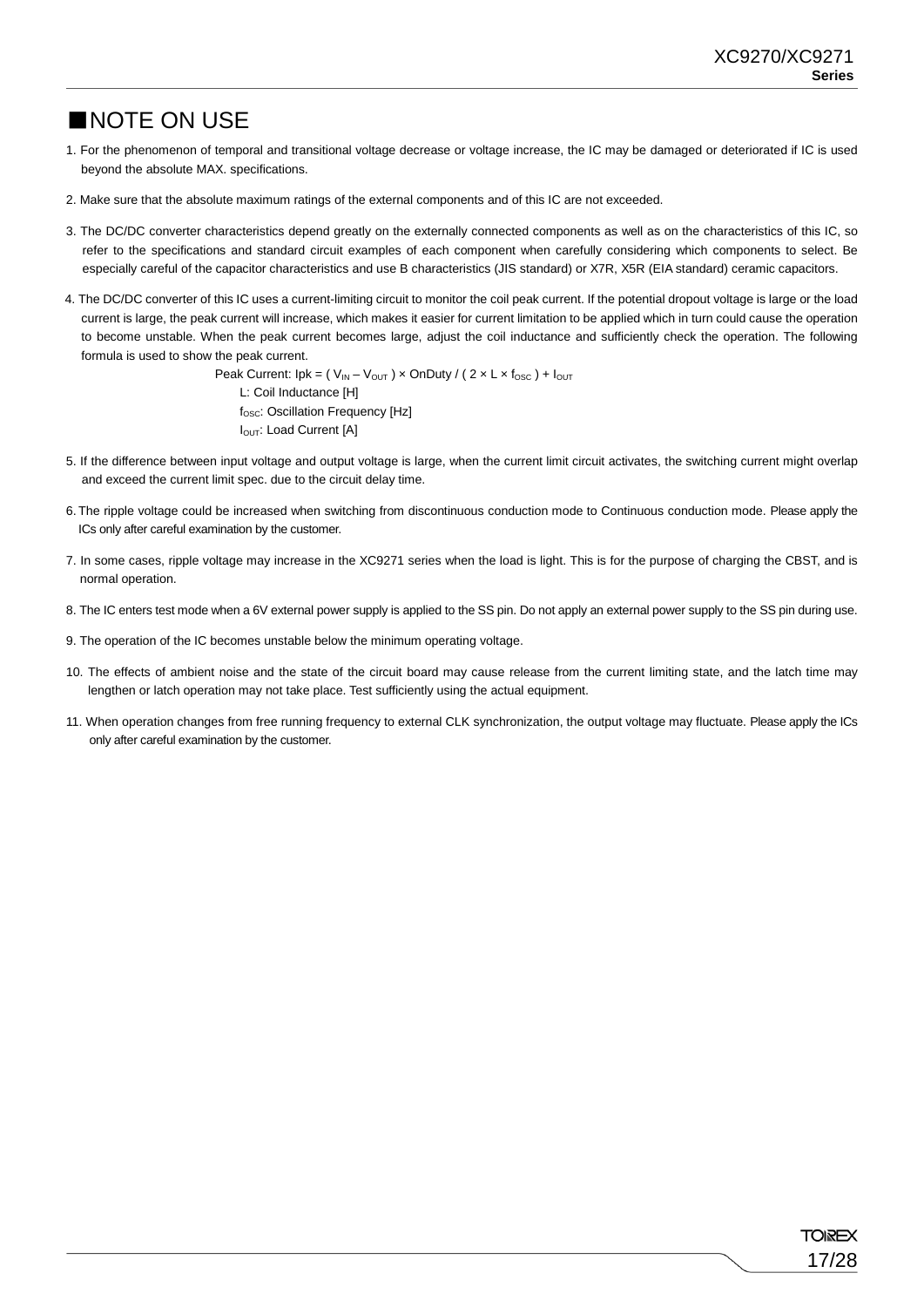## ■NOTE ON USE (Continued)

### 12. Instructions of pattern layouts

The operation may become unstable due to noise and/or phase lag from the output current when the wire impedance is high, please place the input capacitor( $C_{IN1}$ ,  $C_{IN2}$ ) and the output capacitor ( $C_L$ ) as close to the IC as possible.

- (1) In order to stabilize V<sub>IN</sub> voltage level, we recommend that a by-pass capacitor (C<sub>IN1</sub>) be connected as close as possible to the V<sub>IN</sub> pin.
- (2) In order to stabilize GND voltage level, we recommend that a by-pass capacitor (C<sub>IN2</sub>) be connected as close as possible to the GND pin.
- (3) Please mount each external component as close to the IC as possible.
- (4) Wire external components as close to the IC as possible and use thick, short connecting traces to reduce the circuit impedance.
- (5) Make sure that the GND traces are as thick as possible, as variations in ground potential caused by high ground currents at the time of switching may result in instability of the IC.
- (6) Because this product contains an internal driver, heat is generated due to the  $I_{OUT}$  current and ON resistance of the N-ch MOS driver transistor.

### <Reference Pattern Layout>



Layer 3 Layer 4







- 13. In general, semiconductor components have a possibility to have variation of electrical specifications due to the (cosmic) radiation exposure. Therefore this product has the same possibility. Please inform us in advance if your system might have a possibility to be exposed to the (cosmic) radiation in the production process (assembly, test, etc.).
- 14. Torex places an importance on improving our products and their reliability. We request that users incorporate fail-safe designs and post-aging protection treatment when using Torex products in their systems.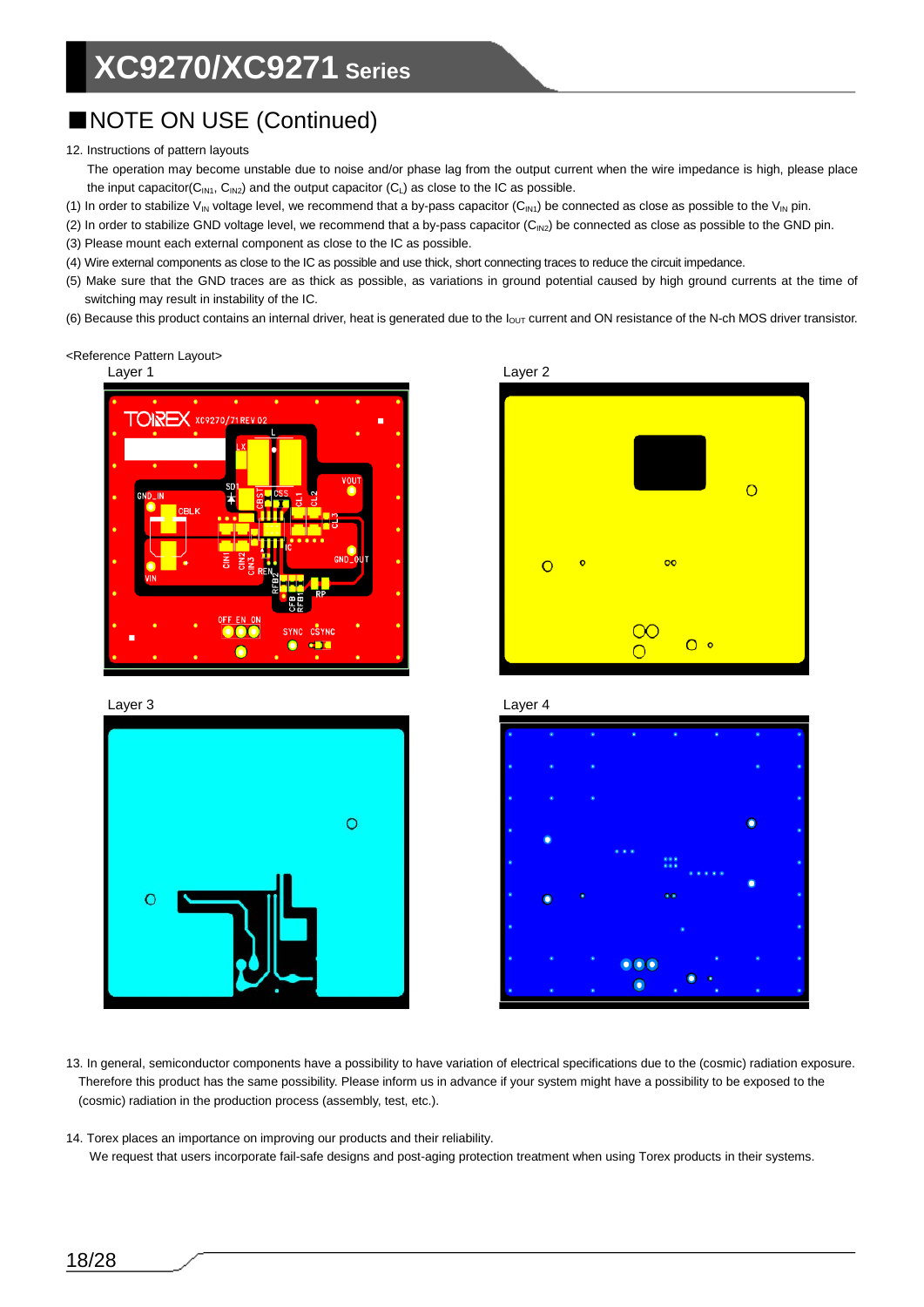### ■TYPICAL PERFORMANCE CHARACTERISTICS (1) Efficiency vs. Output current



XC9270x083/XC9271x083  $(V_{IN} = 24V, V_{OUT} = 5V)$ 



#### XC9270x085/XC9271x085  $(V_{IN} = 12V, V_{OUT} = 1.8V)$



XC9270x085/XC9271x085  $(V_{IN} = 24V, V_{OUT} = 5V)$ 



XC9270x083/XC9271x083  $(V_{IN} = 12V, V_{OUT} = 5V)$ 



XC9270x083/XC9271x083  $(V_{IN} = 24V, V_{OUT} = 12V)$ 



Output Current  $I_{\text{OUT}}[mA]$ 

#### XC9270x085/XC9271x085  $(V_{IN} = 12V, V_{OUT} = 5V)$



XC9270x085/XC9271x085  $(V_{IN} = 24V, V_{OUT} = 12V)$ 



**TOIREX** 19/28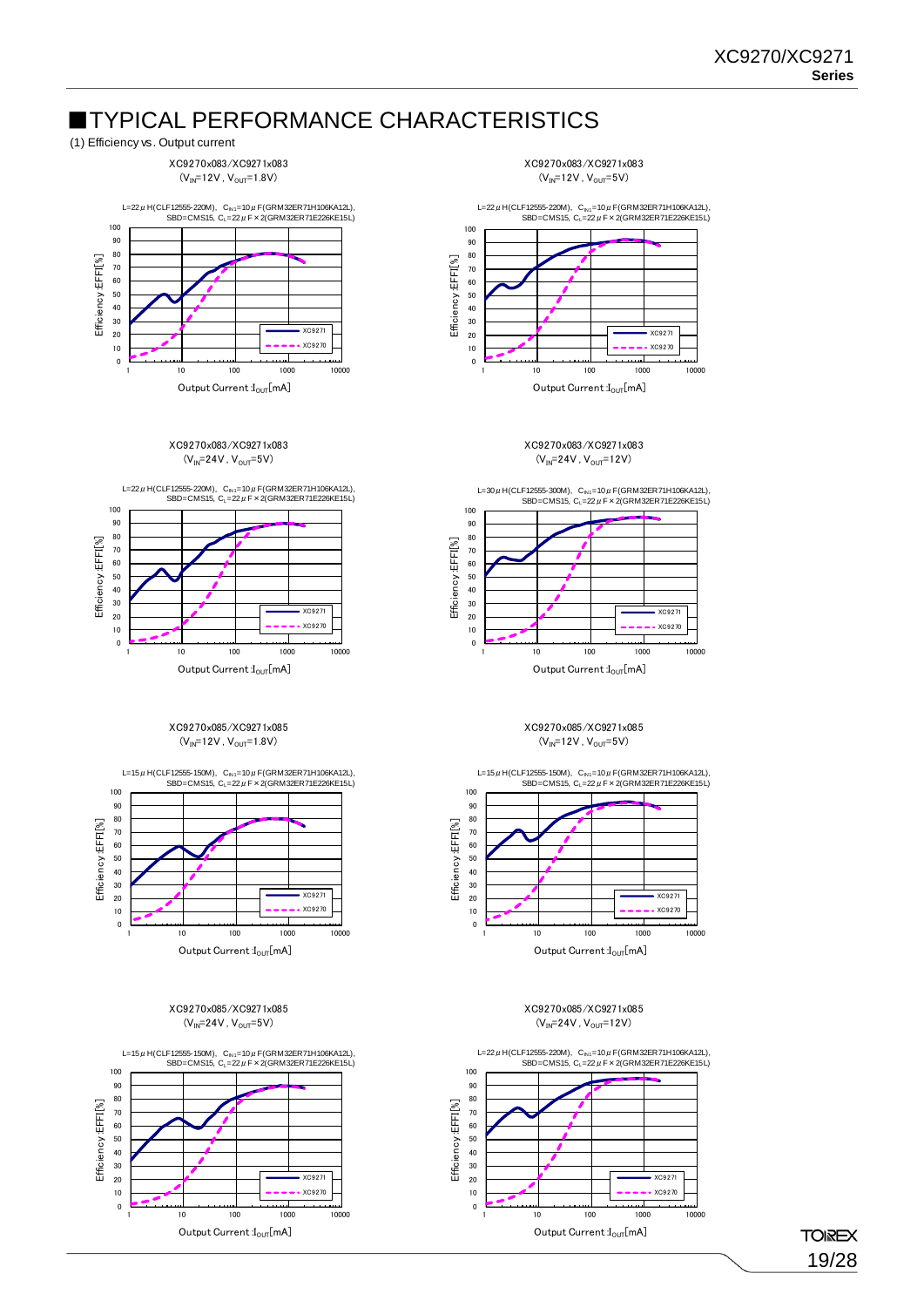### (2) Output Voltage vs. Output Currnt

XC9270x083/XC9271x083  $(V_{IN} = 12V, V_{OUT} = 1.8V)$ 



XC9270x083/XC9271x083  $(V_{IN}=24V, V_{OUT}=5V)$ 



#### XC9270x085/XC9271x085  $(V_{IN} = 12V, V_{OUT} = 1.8V)$



XC9270x085/XC9271x085  $(V_{IN}=24V, V_{OUT}=5V)$ 



XC9270x083/XC9271x083  $(\mathsf{V}_{\text{IN}}\text{=}12\mathsf{V}$  ,  $\mathsf{V}_{\text{OUT}}\text{=}5\mathsf{V})$ 



XC9270x083/XC9271x083  $(V_{IN} = 24V, V_{OUT} = 12V)$ 



Output Current  $I_{\text{OUT}}[mA]$ 

#### XC9270x085/XC971x085  $(V_{IN} = 12V, V_{OUT} = 5V)$



XC9270x085/XC9271x085  $(V_{IN} = 24V, V_{OUT} = 12V)$ 

11.00 11.20 11.40 11.60 11.80 12.00 12.20 12.40 12.60 12.80 13.00 1 10 100 1000 10000  $\mathsf{OutputV}$ oltage : $\mathsf{V}\mathsf{o}$ ut $[\mathsf{V}]$ Output Current  $I_{\text{OUT}}[mA]$ XC9271  $XC9270$ L=22μH(CLF12555-220M), C<sub>N1</sub>=10μF(GRM32ER71H106KA12L),<br>SBD=CMS15, C<sub>L</sub>=22μF×2(GRM32ER71E226KE15L)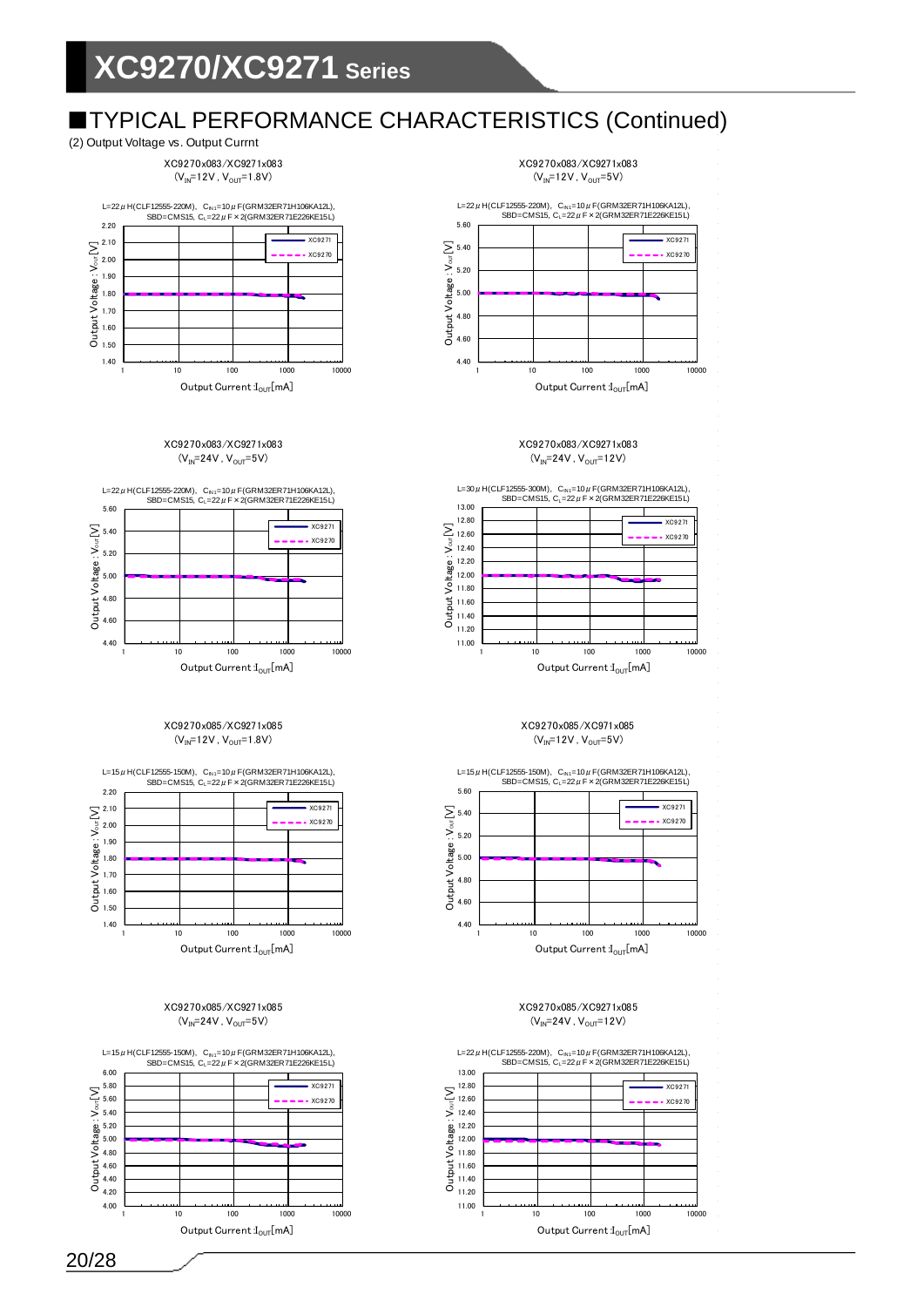

XC9270x083/XC9271x083  $(V_{IN} = 12V, V_{OUT} = 5V)$ 







(6) Oscillation Frequency vs. Ambient Temperature



(7) Supply Current vs. Ambient Temperature











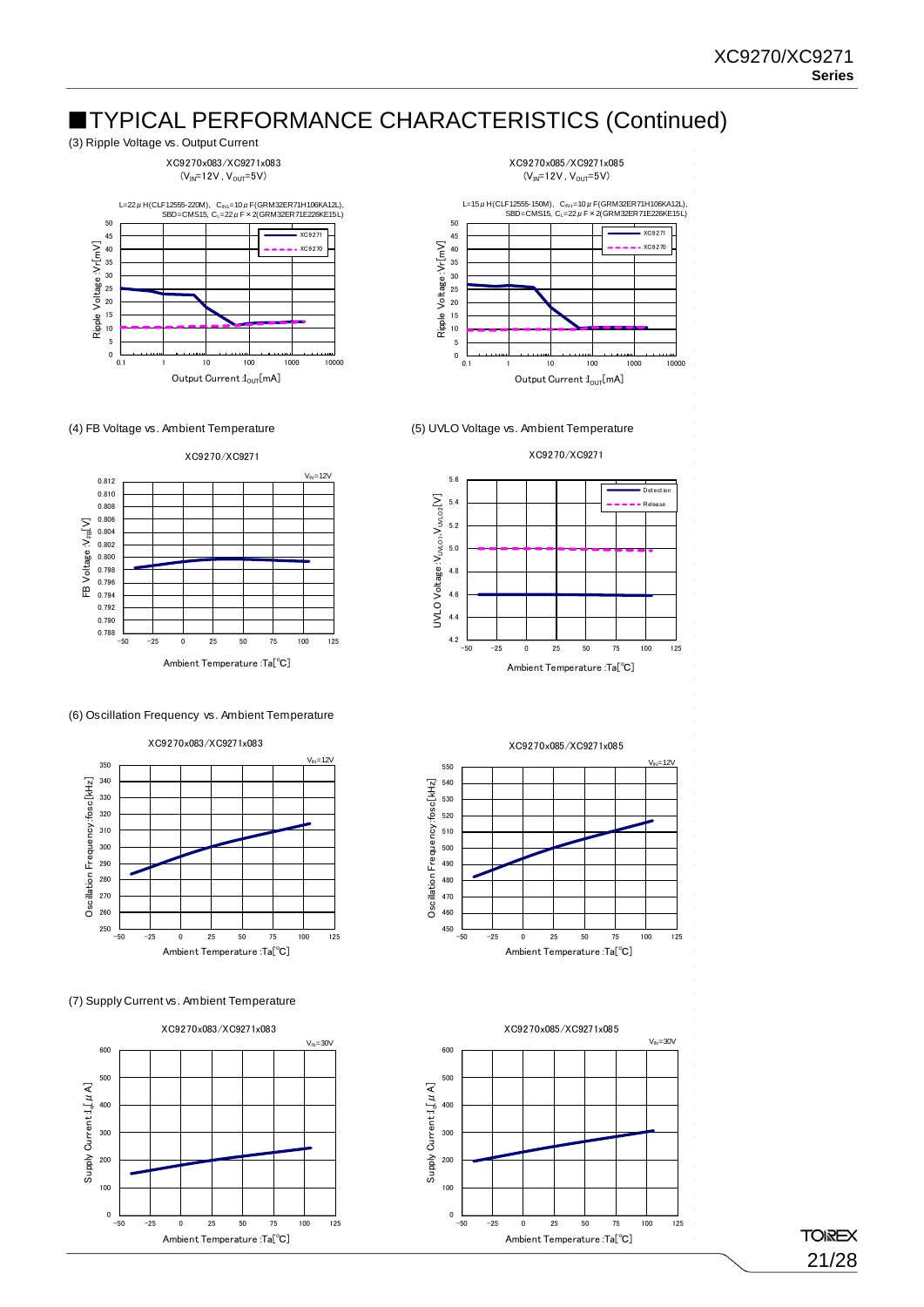# **EXECUTER FORMANCE CHARACTERISTICS (Continued)**<br>(8) Stand-by Current vs. Ambient Temperature (9) Lx SW ON Resistance vs. Ambient Temperature









XC9270/XC9271



(14)Internal Soft-Start Time vs. Ambient Temperature







XC9270/XC9271



(10) Max Duty vs. Ambient Temperature (11) PFM Switch Current vs. Ambient Temperature





XC9270/XC9271



XC9270x085/XC9271x085



22/28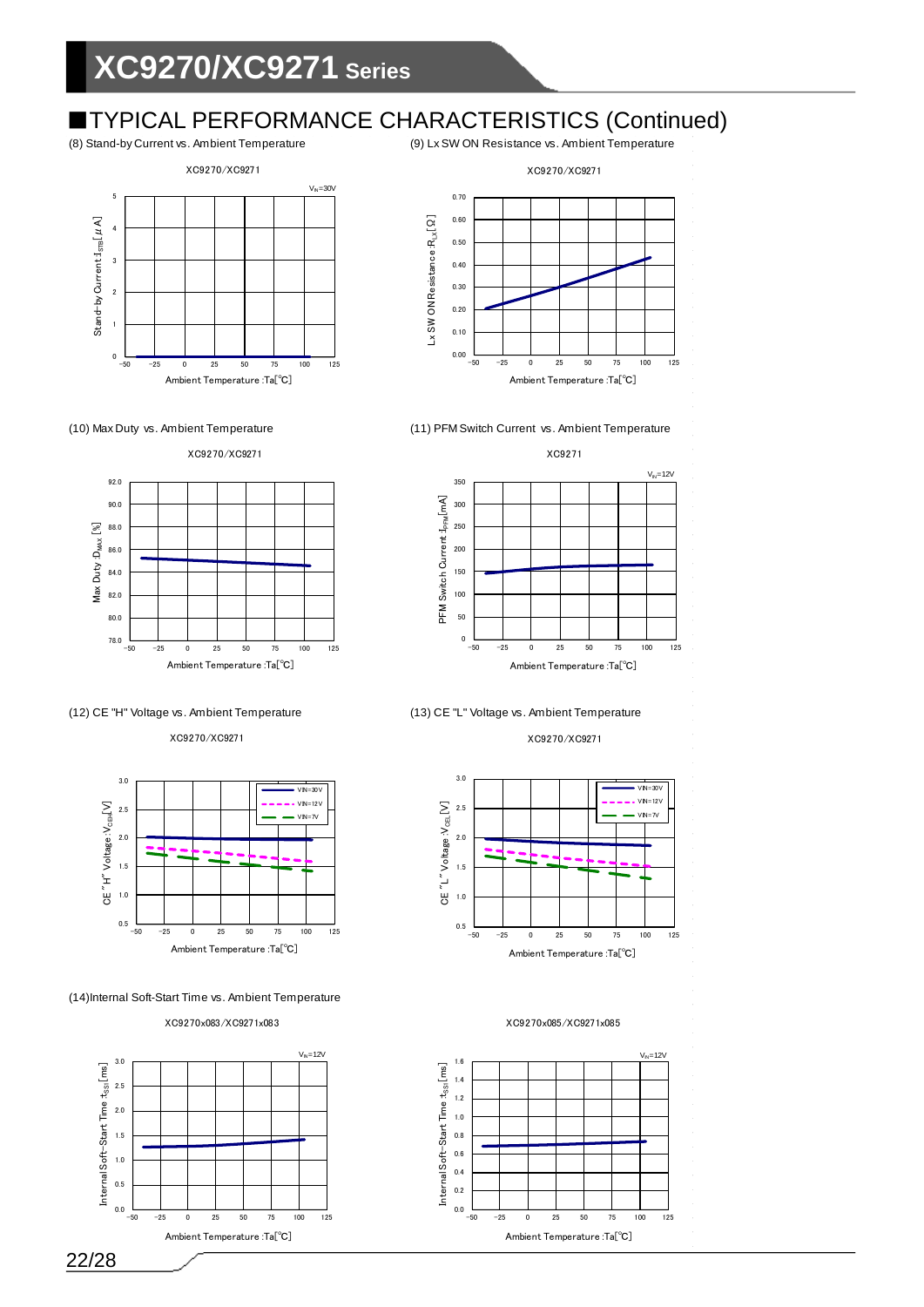(15) External Soft-Start Time vs. Ambient Temperature

### XC9270x083/XC9271x083

#### XC9270x085/XC9271x085



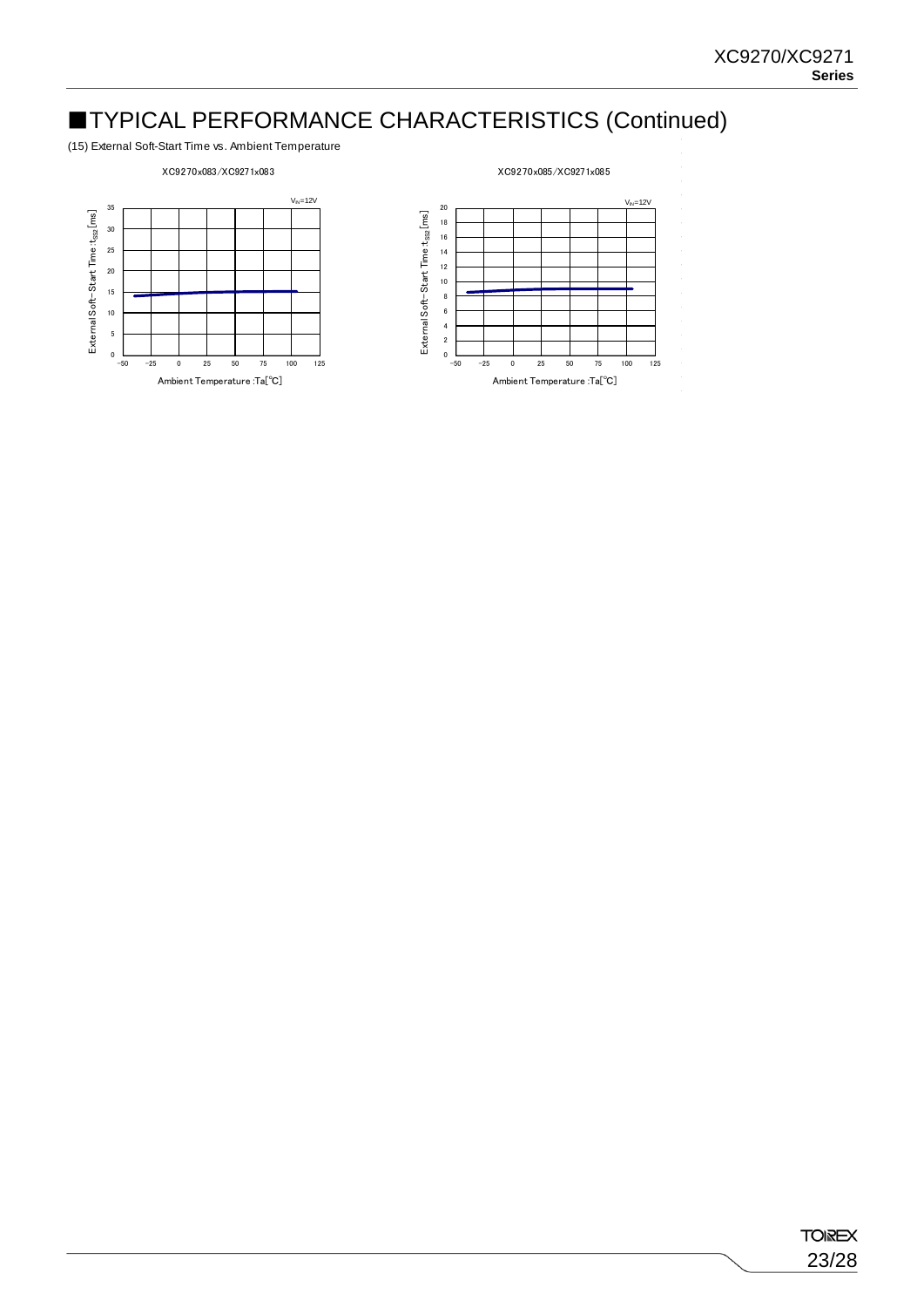(16) Load Transient Response

### XC9270x083/XC9271x083 XC9270x083/XC9271x083

 $V_{\text{N}}$ =12V,  $V_{\text{OUT}}$ =5V,  $I_{\text{OUT}}$ =300mA→1A  $V_{\text{N}}$ =12V,  $V_{\text{OUT}}$ =1A→300mA

L=22μH(CLF12555-220M), C<sub>N1</sub>=10μF(GRM32ER71H106KA12L),<br>SBD=CMS15, C<sub>L</sub>=22μF×2(GRM32ER71E226KE15L)





#### $V_{N}=12V$ ,  $V_{\text{OUT}}=5V$ ,  $I_{\text{OUT}}=1A\rightarrow 2A$   $V_{N}=12V$ ,  $V_{\text{OUT}}=5V$ ,  $I_{\text{OUT}}=2A\rightarrow 1A$ XC9270x083/XC9271x083 XC9270x083/XC9271x083

L=22μH(CLF12555-220M), C<sub>N1</sub>=10μF(GRM32ER71H106KA12L),<br>SBD=CMS15, C<sub>L</sub>=22μF×2(GRM32ER71E226KE15L)

|                               | 1 <sub>ms/div</sub> |
|-------------------------------|---------------------|
| V <sub>OUT</sub> : 500mV/div  |                     |
|                               |                     |
| $I_{OUT} = 1A \rightarrow 2A$ |                     |
|                               |                     |

### $V_{\text{N}}$ =12V, V<sub>OUT</sub>=5V, I<sub>OUT</sub>=300mA→1A  $V_{\text{N}}$ =12V, V<sub>OUT</sub>=5V, I<sub>OUT</sub>=1A→300mA XC9270x085/XC9271x085 XC9270x085/XC9271x085

L=15μH(CLF12555-150M), C<sub>N1</sub>=10μF(GRM32ER71H106KA12L),<br>SBD=CMS15, C<sub>L</sub>=22μF×2(GRM32ER71E226KE15L)

| 1ms/div                                                 |  |
|---------------------------------------------------------|--|
| V <sub>OUT</sub> : 500mV/div                            |  |
|                                                         |  |
| $I_{\text{OUT}} = 300 \text{mA} \rightarrow 1 \text{A}$ |  |

 $V_{\text{N}}$ =12V,  $V_{\text{OUT}}$ =5V,  $I_{\text{OUT}}$ =1A→2A  $V_{\text{N}}$ =12V, V<sub>OUT</sub>=5V,  $I_{\text{OUT}}$ =2A→1A L=15 $\mu$  H(CLF12555-150M),  $C_{N1}$ =10 $\mu$  F(GRM32ER71H106KA12L),



L=22μH(CLF12555-220M), C<sub>N1</sub>=10μF(GRM32ER71H106KA12L),<br>SBD=CMS15, C<sub>L</sub>=22μF×2(GRM32ER71E226KE15L)

| 1 <sub>ms</sub> /div |                               | 1ms/div |
|----------------------|-------------------------------|---------|
|                      |                               |         |
|                      | V <sub>OUT</sub> : 500mV/div  |         |
|                      |                               |         |
|                      |                               |         |
|                      | $I_{OUT} = 2A \rightarrow 1A$ |         |
|                      |                               |         |

L=15μH(CLF12555-150M), C<sub>N1</sub>=10μF(GRM32ER71H106KA12L),<br>SBD=CMS15, C<sub>L</sub>=22μF×2(GRM32ER71E226KE15L)

| 1ms/div |                                                 | 1ms/div |
|---------|-------------------------------------------------|---------|
|         |                                                 |         |
|         |                                                 |         |
|         | V <sub>OUT</sub> : 500mV/div                    |         |
|         |                                                 |         |
|         |                                                 |         |
|         |                                                 |         |
|         | $I_{\text{OUT}} = 1A \rightarrow 300 \text{mA}$ |         |
|         |                                                 |         |

XC9270x085/XC9271x085 XC9270x085/XC9271x085  $L=15\,\mu$  H(CLF12555-150M),  $C_{N1}=10\,\mu$  F(GRM32ER71H106KA12L),

 $SBD=CMS15$ ,  $C_L=22 \mu F \times 2(GRM32ER71E226KE15L)$ 

|                               | 1ms/div |
|-------------------------------|---------|
|                               |         |
| V <sub>OUT</sub> : 500mV/div  |         |
|                               |         |
| $I_{OUT} = 2A \rightarrow 1A$ |         |
|                               |         |

24/28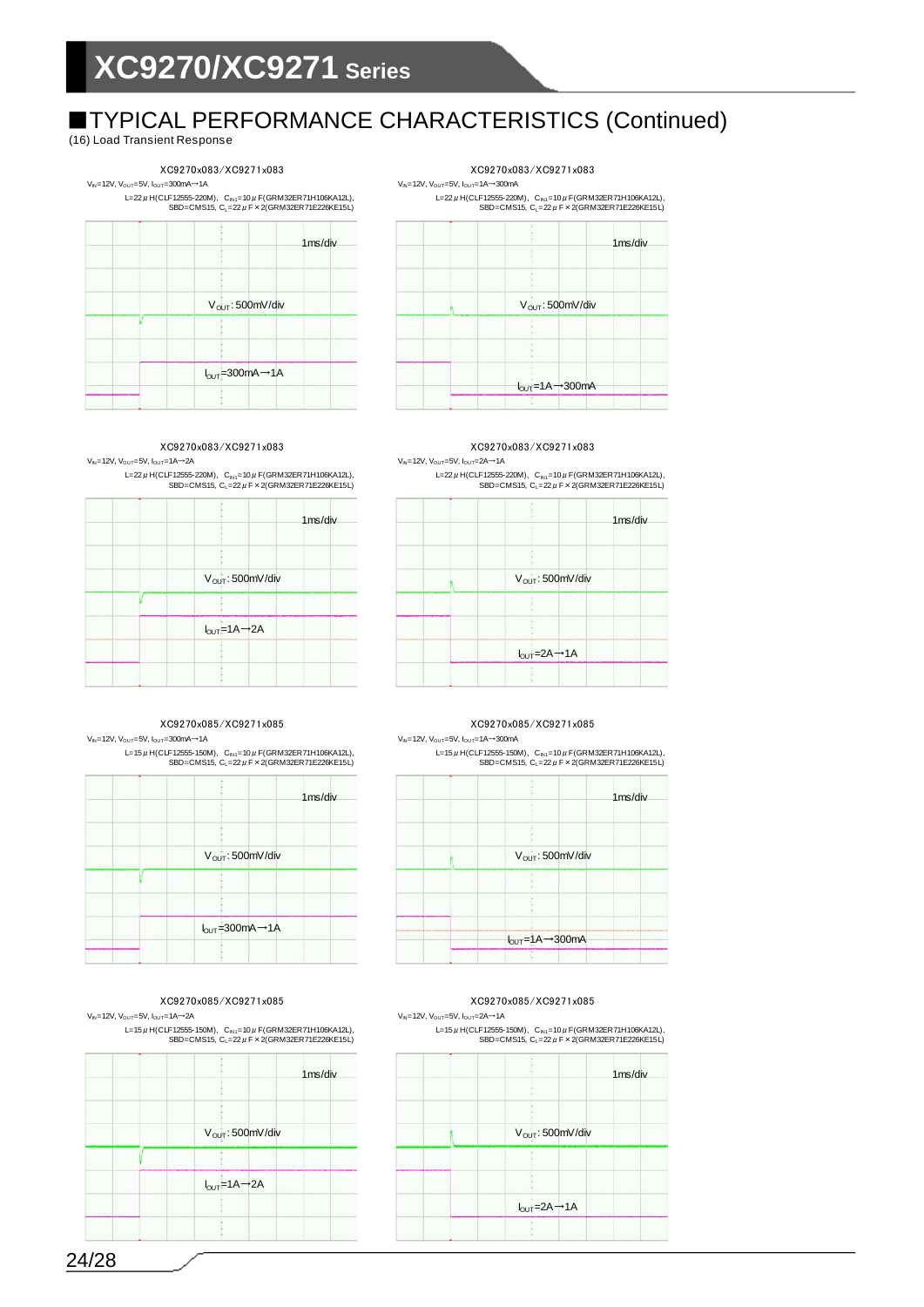### (17) Rising Response Time



L=22μH(CLF12555-220M), C<sub>N1</sub>=10μF(GRM32ER71H106KA12L),<br>SBD=CMS15, C<sub>L</sub>=22μF×2(GRM32ER71E226KE15L)



 $V_{\text{Ni}}$  = 0→12V,  $V_{\text{OUT}}$  = 5V,  $V_{\text{OUT}}$  = 1mA  $V_{\text{Ni}}$  = 0→24V,  $V_{\text{OUT}}$  = 5V,  $V_{\text{OUT}}$  = 1mA XC9270x085/XC9271x085 XC9270x085/XC9271x085

L=15μH(CLF12555-150M), C<sub>IN1</sub>=10μF(GRM32ER71H106KA12L),<br>SBD=CMS15, C<sub>L</sub>=22μF×2(GRM32ER71E226KE15L)





### $V_{\text{N}}$ =12V→30V, V<sub>OUT</sub>=5V, I<sub>OUT</sub>=1A V<sub>N</sub>=30V→12V, V<sub>OUT</sub>=5V, I<sub>OUT</sub>=1A

L=22μH(CLF12555-220M), C<sub>N1</sub>=10μF(GRM32ER71H106KA12L), SBD=CMS15, C<sub>L</sub>=22μF×2(GRM32ER71E226KE15L)



 $V_{\rm{N}}$ =12V→30V, V<sub>OUT</sub>=5V, I<sub>OUT</sub>=1A  $V_{\rm{N}}$ =30V→12V, V<sub>OUT</sub>=5V, I<sub>OUT</sub>=1A XC9270x085/XC9271x085 XC9270x085/XC9271x085



L=15μ H(CLF12555-150M), C<sub>N1</sub>=10μ F(GRM32ER71H106KA12L),<br>SBD=CMS15, C<sub>L</sub>=22μ F × 2(GRM32ER71E226KE15L)



### XC9270x083/XC9271x083 XC9270x083/XC9271x083

L=22μH(CLF12555-220M), C<sub>N1</sub>=10μF(GRM32ER71H106KA12L), SBD=CMS15, C<sub>L</sub>=22 μ F × 2(GRM32ER71E226KE15L)

| 1ms/div | V <sub>OUT</sub> : 200mV/div |                                | 1ms/div |
|---------|------------------------------|--------------------------------|---------|
|         |                              |                                |         |
|         |                              |                                |         |
|         |                              |                                |         |
|         |                              |                                |         |
|         |                              | $V_{IN} = 30V \rightarrow 12V$ |         |

L=15μ H(CLF12555-150M), C<sub>N1</sub>=10μ F(GRM32ER71H106KA12L),<br>SBD=CMS15, C<sub>L</sub>=22μ F × 2(GRM32ER71E226KE15L)



**TOIREX** 25/28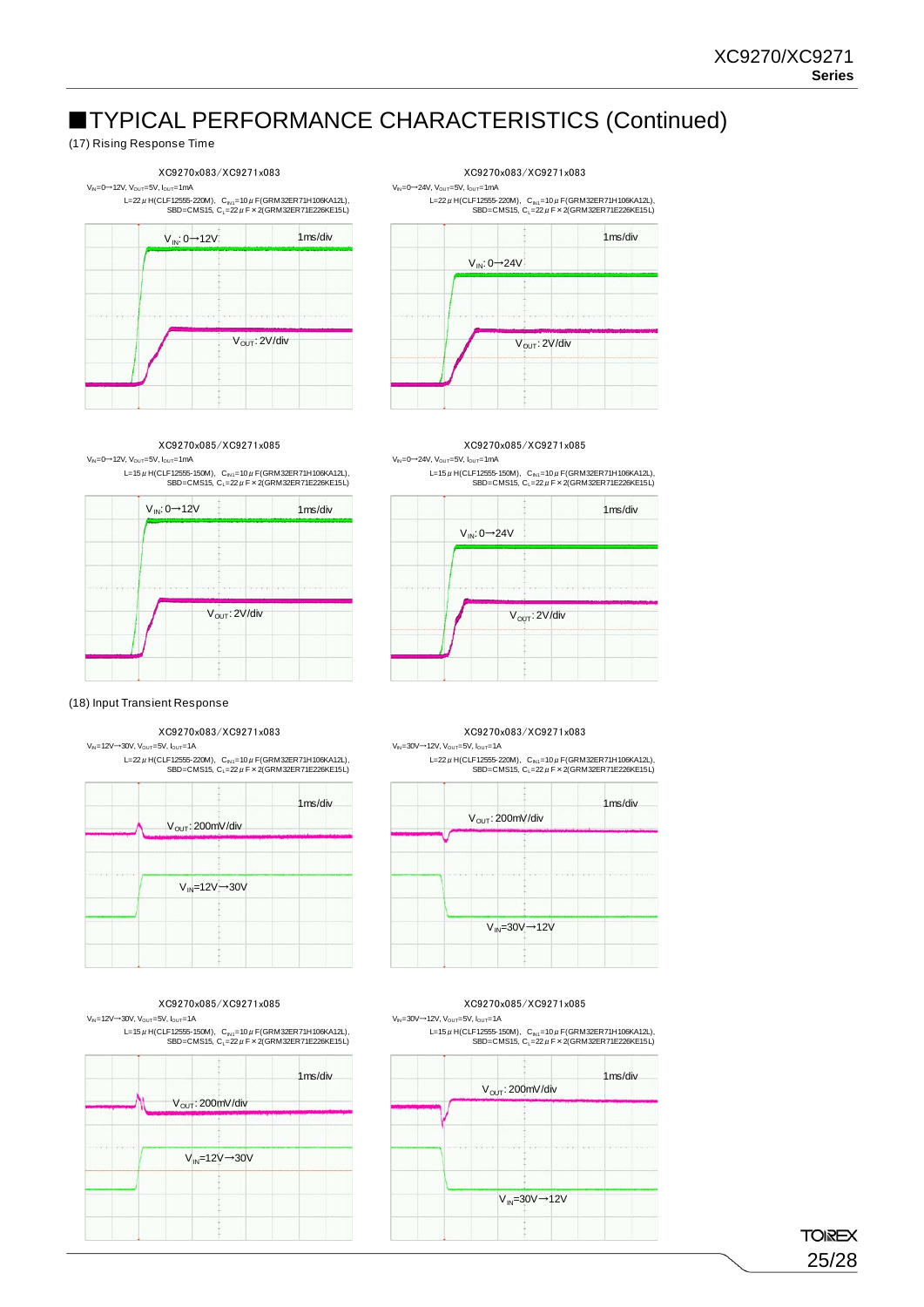## ■PACKAGING INFORMATION

For the latest package information go to, [www.torexsemi.com/technical-support/packages](https://www.torexsemi.com/technical-support/packages/)

| <b>PACKAGE</b> | OUTLINE / LAND PATTERN | THERMAL CHARACTERISTICS |                                  |
|----------------|------------------------|-------------------------|----------------------------------|
| SOP-8FD        |                        | <b>Standard Board</b>   |                                  |
|                | SOP-8FD PKG            | JESD51-7 Board          | <b>SOP-8FD Power Dissipation</b> |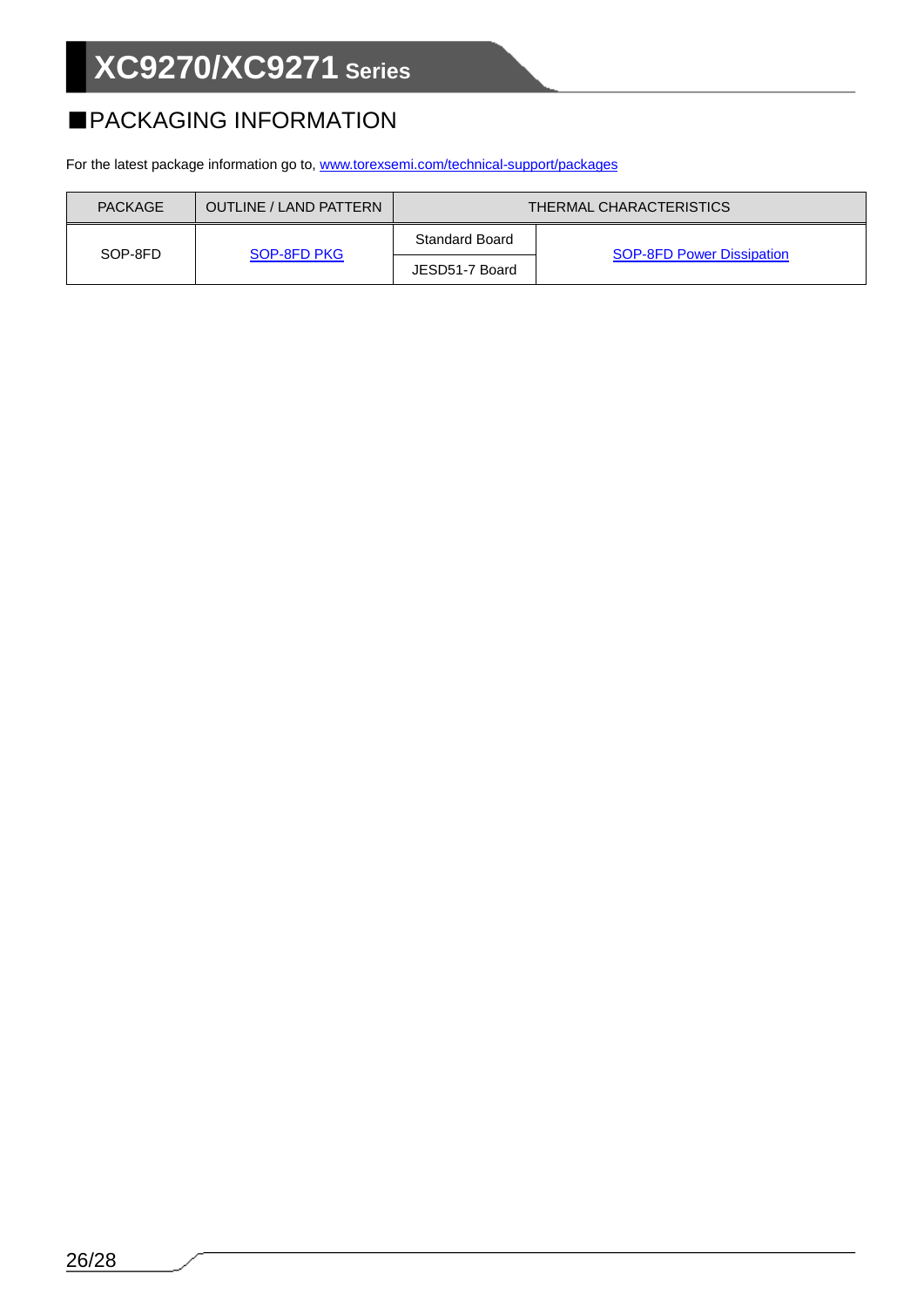### ■MARKING RULE

### SOP-8FD



### ① represents products series

| <b>MARK</b> | <b>PRODUCT SERIES</b> |  |
|-------------|-----------------------|--|
|             | XC9270******-G        |  |
|             | XC9271*******-G       |  |

### ② represents products type

| MARK | <b>PRODUCT SERIFS</b> |
|------|-----------------------|
|      | XC9270A*****-G        |
| А    | XC9271A*****-G        |
| R    | XC9270B*****-G        |
|      | XC9271B*****-G        |

### ③ represents FB voltage and oscillation frequency

| <b>MARK</b> | <b>VOLTAGE (V)</b> | <b>OSCILLATION</b><br><b>FREQUENCY</b> | <b>PRODUCT SERIES</b> |
|-------------|--------------------|----------------------------------------|-----------------------|
|             | 0.8                | 300kHz                                 | XC9270*083**-G        |
|             |                    | 500kHz                                 | XC9270*085**-G        |
|             | 0.8                | 300kHz                                 | XC9271*083**-G        |
|             |                    | 500kHz                                 | XC9271*085**-G        |

④⑤ represents production lot number 01~09、0A~0Z、11~9Z、A1~A9、AA~AZ、B1~ZZ in order. (G, I, J, O, Q, W excluded)

\* No character inversion used.